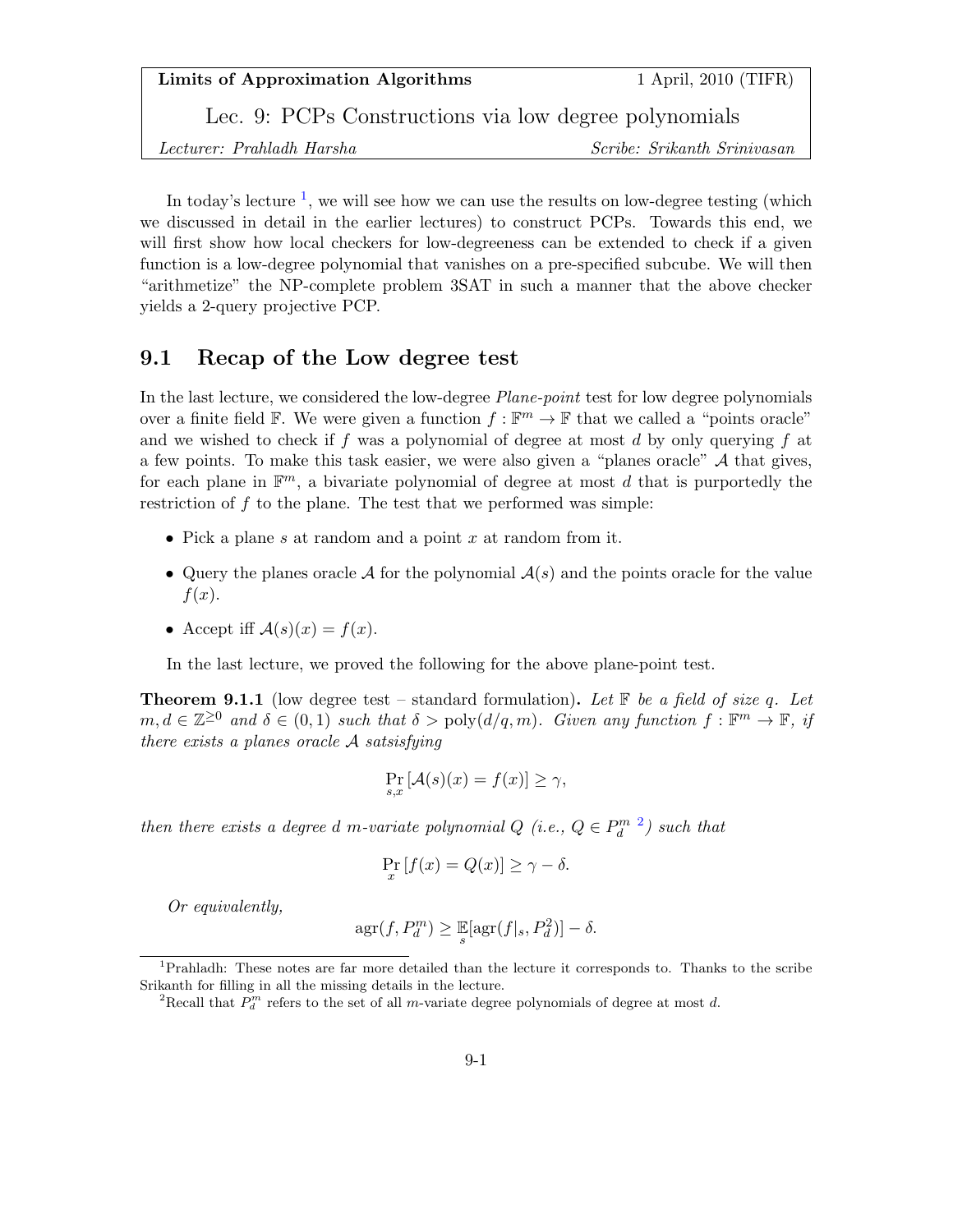Above, the agreement  $\text{agr}(f,g)$  between  $f, g: \mathbb{F}^m \to \mathbb{F}$  is defined to be the fraction of points in the domain where they agree and  $\arg(f, S)$  refers to  $\max_{g \in S} \arg(f, g)$ .

We also showed that the above statement is equivalent to the following list-decoding formulation.

**Theorem 9.1.2** (low degree test – list decoding formulation). Let  $\mathbb{F}$  be a field of size q. Let  $m, d \in \mathbb{Z}^{\geq 0}$  and  $\delta \in (0,1)$  such that  $\delta > \text{poly}(d/q,m)$ . For any function  $f : \mathbb{F}^m \to \mathbb{F}$ there exists a list of polynomials  $Q_1, Q_2, \ldots, Q_t$  of degree at most d where  $t = O(\frac{1}{\delta})$  $\frac{1}{\delta}$ ) such that the following holds for any (even randomized) planes oracle A,

$$
\Pr_{s,x}[\mathcal{A}(s)(x) \neq f(x) \ \lor \ \exists i \in [t], \ Q_i|_s \equiv \mathcal{A}(s)] \geq 1 - \delta.
$$

Finally, we state the version we will use. This is an extension of the above low-degree test from functions of the form  $f : \mathbb{F}^m \to \mathbb{F}$  to  $\overline{f} : \mathbb{F}^m \to F^k$  for some  $k \in \mathbb{Z}^{\geq 0}$ . That is, the points oracle is now a function  $\bar{f}: \mathbb{F}^m \to \mathbb{F}^k$  and we need to verify that each coordinate of  $\overline{f}$  is a polynomial of degree at most d. In this case, given a plane s, we expect the planes oracle  $\overline{\mathcal{A}}$  to supply us with a k-tuple of polynomials of degree at most d. Finally, the planes oracle is also allowed to be randomized. The plane-point test remains exactly the same:

- Pick a plane s at random and a point x at random from it.
- Query the planes oracle  $\overline{A}$  for the k-tuple of polynomials  $\overline{A}(s)$  and the points oracle for the value  $\overline{f}(x)$ .
- Accept iff  $\overline{\mathcal{A}}(s)(x) = \overline{f}(x)$ .

It is easy to see the analysis for the case  $k = 1$  also works for arbitrary k. We thus have the following theorem which we refer to as the high dimensional version of the low-degree test.

<span id="page-1-0"></span>**Theorem 9.1.3** (high dimensional LDT). Let  $\mathbb{F}$  be a field of size q. Let  $m, d, k \in \mathbb{Z}^{\geq 0}$  and  $\delta \in (0,1)$  such that  $\delta > \text{poly}(d/q,m)$ . For any function  $\overline{f} : \mathbb{F}^m \to \mathbb{F}^k$  there exists a list of k-tuples of polynomials  $\overline{Q}_1, \overline{Q}_2, \ldots, \overline{Q}_t$  of degree at most d where  $t = O(\frac{1}{\delta})$  $\frac{1}{\delta}$ ) such that the following holds for any (even randomized) planes oracle  $\overline{\mathcal{A}}$ ,

$$
\Pr_{s,x}\left[\overline{\mathcal{A}}(s)(x)\neq \overline{f}(x) \ \vee \ \exists i\in[t],\ \overline{Q}_i|_s\equiv \overline{\mathcal{A}}(s)\right]\geq 1-\delta.
$$

## 9.2 Label Cover and Robust PCPs

Now we come to the main focus of this lecture: constructing PCPs using Low degree tests. Recall two equivalent formulations of the PCP theorem. The first posits the existence of a PCP system with some nice properties, and the second states that a gap version of an optimization problem is NP-hard.

• Formulation 1: There exist  $r = O(\log n)$ ,  $\delta > 0$ , and  $q = O(1)$  such that there is a polynomial-time verifier V that on input a CNF formula  $\varphi$  of size n and a proof  $\pi$  of size  $m = \text{poly}(n)$ , does the following: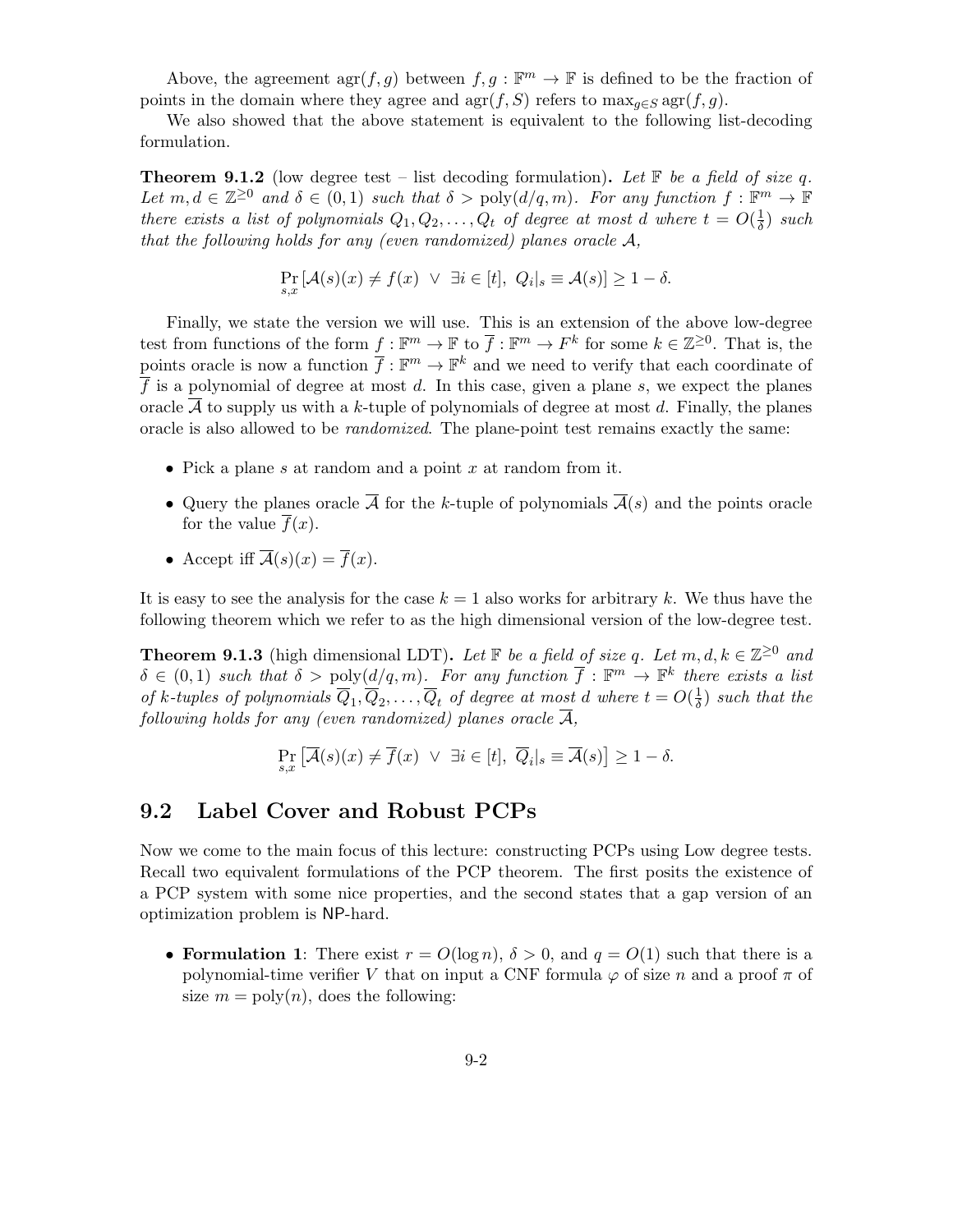- Looking at the input and the outcomes of  $r$  many random bits,  $V$  produces a collection of indices  $I = \{i_1, i_2, \ldots, i_q\} \subseteq [m]$  and a predicate  $C : \{0,1\}^q \to$  $\{0,1\}.$
- V then examines  $\pi$  at locations  $i_1, i_2, \ldots, i_q$  and accepts iff  $C(\pi_I) = 1$ .

Furthermore, V satisfies the following:

- **Completeness**: If  $\varphi$  is satisfiable, then there is a proof  $\pi$  such that  $Pr_r[C(\pi_I) = 1]$ 1.
- **Soundness**: If  $\varphi$  is unsatisfiable, then for any proof  $\pi$ , it is the case that  $\Pr_r [C(\pi_I) = 1] \leq 1 - \delta$ , for some fixed constant  $\delta > 0$ .
- Formulation 2: We state this formulation in terms of the 2-query projective PCPs, which are more popularly called *Label Cover problem*. Recall the definition of this problem:

**Definition 9.2.1** (LABEL-COVER). An instance I of the LABEL-COVER problem is specified by a quadruple  $(G, \Sigma_1, \Sigma_2, \Pi)$  where  $G = (L, R, E)$  is a bipartite graph,  $\Sigma_1$  and  $\Sigma_2$  are two finite sized alphabets and  $\Pi = {\pi_e : \Sigma_1 \to \Sigma_2 | e \in E}$ , is a set of functions (also called projections), one for each edge  $(u, v) \in E$ .

A labeling  $A: L \to \Sigma_1, B: R \to \Sigma_2$ , is said to satisfy an edge  $(u, v)$  iff  $\pi_{(u, v)}(A(u)) =$  $B(v)$ . The value of an instance is the maximal fraction of edges satisfied by any such labeling.

For any  $\delta \in (0,1)$ , the gap problem GAP<sub>F</sub>-LC is the promise problem of deciding if a given instance has value 1 or at most  $\varepsilon$ . More precisely, the YES and NO of GAP<sub> $\varepsilon$ </sub>-LC are given as follows.

$$
\begin{aligned}\n\text{YES} &= \{ I : \exists \left( A : L \to \Sigma_1, \ B : R \to \Sigma_2 \right) \text{ such that } \forall (u, v) \in E, \ \pi_{(u, v)}(A(u)) = B(v) \} \\
\text{NO} &= \{ I : \forall \left( A : L \to \Sigma_1, \ B : R \to \Sigma_2 \right), \ \left| \{(u, v) \in E : \pi_{(u, v)}(A(u)) = B(v) \} \right| \le \varepsilon |E| \} \\
\end{aligned}
$$

Now, we can state the second formulation of the PCP theorem: SAT reduces in polynomial time to GAP<sub>1−δ</sub>-LC, for some fixed constant  $\delta > 0$ .

Let us see how these two formulations are equivalent (in lecture 5, we showed the first implies the second, but we will go over it again more carefully this time).

Assuming that SAT reduces to GAP<sub>1−δ</sub>-LC for some fixed  $\delta > 0$ , we can construct a verifier V as above who, on input a CNF formula  $\varphi$ , computes the instance G of GAP<sub>1−δ</sub>-LC that  $\varphi$  reduces to. The verifier expects, as a proof, a labeling to the right vertices R of G that can be extended to a labeling of all of G that satisfies all the edges of G. Given a labeling of R, the verifier picks a random left vertex  $u \in L$ , queries the proof for the labels of the neighbourhood of u, and accepts if u can be labelled in any way so that all these edges can be satisfied. Note that the number of random coins used by V is  $O(\log |\varphi|)$  and the number of queries is  $q$ , the constant left-degree of  $G$ . Moreover, if there is a labeling of the graph G that satisfies all the edges, then the restriction of this labeling to R makes V accept with probability 1. On the other hand, if the verifier accepts with probability  $p$ ,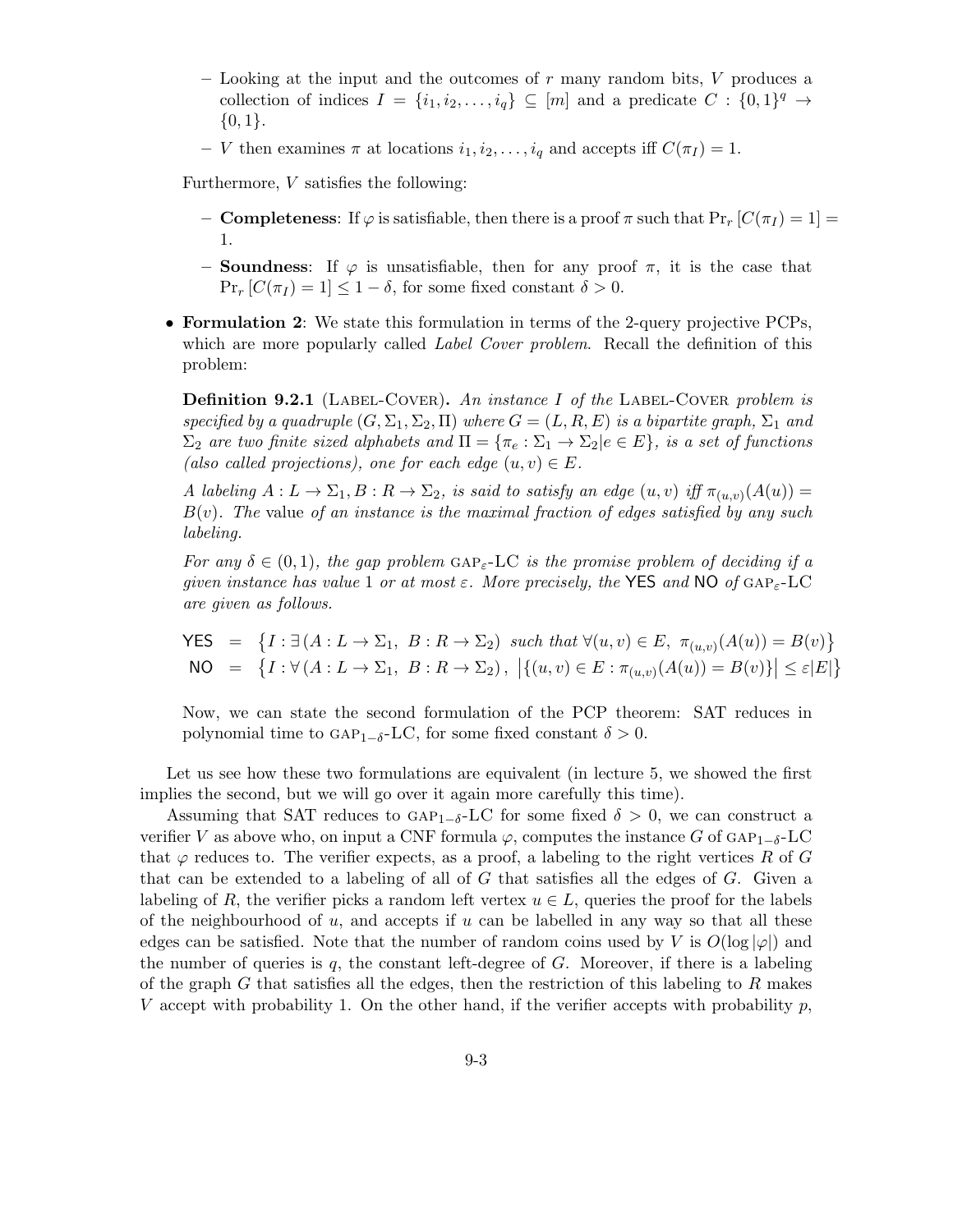then there is a labelling of G that satisfies at least a p fraction of the edges; hence, if G is a negative instance of GAP<sub>1−δ</sub>-LC, then V accepts with probability at most  $1 - \delta$ .

Now for the reduction in the other direction: if there is a verifier V with the above mentioned properties and soundness error at most  $1 - \delta$ , then we construct a GAP-LC instance G as follows: for each setting R of the random coins of the verifier, we add a left vertex  $u_R$  to L, and for each location i of the proof, we add a right vertex  $v_i$  to R. There is an edge between  $u_R$  and  $v_i$  iff the *i*th location of the proof is queried when the random coins take value R. Assume that when the random coins take value R the verifier queries locations  $i_1, i_2, \ldots, i_q$ ; the labeling for  $u_R$  is an assignment to these locations in the proof that satisfies the predicate  $C_R$  of the verifier on these random bits. The assignment to  $v_i$  is expected to be the ith bit of the proof. The label cover instance expects the assignments to the left vertices to be "induced" from the proof on the right: that is, for each edge  $(u_R, v_i)$ , we have a constraint that forces a fixed label for  $v_i$  depending on the label of  $u_R$ . The completeness condition is easy to see. For the soundness, consider the proof given by the labeling of the vertices in  $R$ . Since the verifier accepts this proof with probability at most  $1 - \delta$ , we see that for at least a  $\delta$  fraction of the vertices in L must be inconsistent with their neighbours on the right. Hence, for each such vertex  $u$ , there is at least one edge  $e$ incident to it that is not satisfied. Since the degree of each left vertex is  $q$ , this implies that any labeling of the vertices of G satisfies at most a  $1 - \delta/q$  fraction of edges. Thus, G is an instance of GAP<sub>1− $\delta/a$ </sub>-LC.

The above arguments show that, in the regime where  $\delta$  is close to 0 (and for small q), the two formulations are just about equivalent. However, when  $\delta$  is close to 1, that is, when the soundness error is close to 0, then the equivalence is lost since a verifier with soundness error 1 − δ (which is close to 0) translates to an instance of  $GAP_{1-\delta/q}-LC$ , which is at least  $1-1/q$ . Since we will be interested in the low soundness error regime, this suggests that we need a slightly different notion of a PCP system that is equivalent to  $GAP_{\delta}$ -LC for small  $\delta$ also.

For this reason, we introduce the notion of a *robust PCP*, a prover-verifier system where the verifier behaves exactly as above except for a more stringent soundess condition.

– (Robust) Soundness:  $\mathbb{E}_r[\arg(\pi_I, SAT(C))] \leq \delta$ , where  $SAT(C)$  is the set of satisfying assignments to the predicate C. We will refer to  $\delta$  as the (robust) soundness error of the PCP.

Note that the above is a stronger requirement that the above (robust) soundness condition, where the predicate C is satisfied with probability at most  $\delta$ .

The point of defining a robust PCP is the following.

**Lemma 9.2.2.** The following statements are equivalent, for any  $\delta > 0$ :

- There is a robust PCP for SAT with (robust) soundness error at most  $\delta$ .
- SAT polynomial-time reduces to  $GAP_{\delta}$ -LC.

The above statement can be proved by following exactly the reductions stated above. The above equivalence theorem is due to Dinur and Harsha [\[DH09\]](#page-13-0). Our aim, in this lecture, will be to prove the existence of robust PCPs with soundness error  $\delta$  (or equivalently, the NP-hardness of GAP<sub>δ</sub>-LC) for an arbitrary small constant  $\delta > 0$ .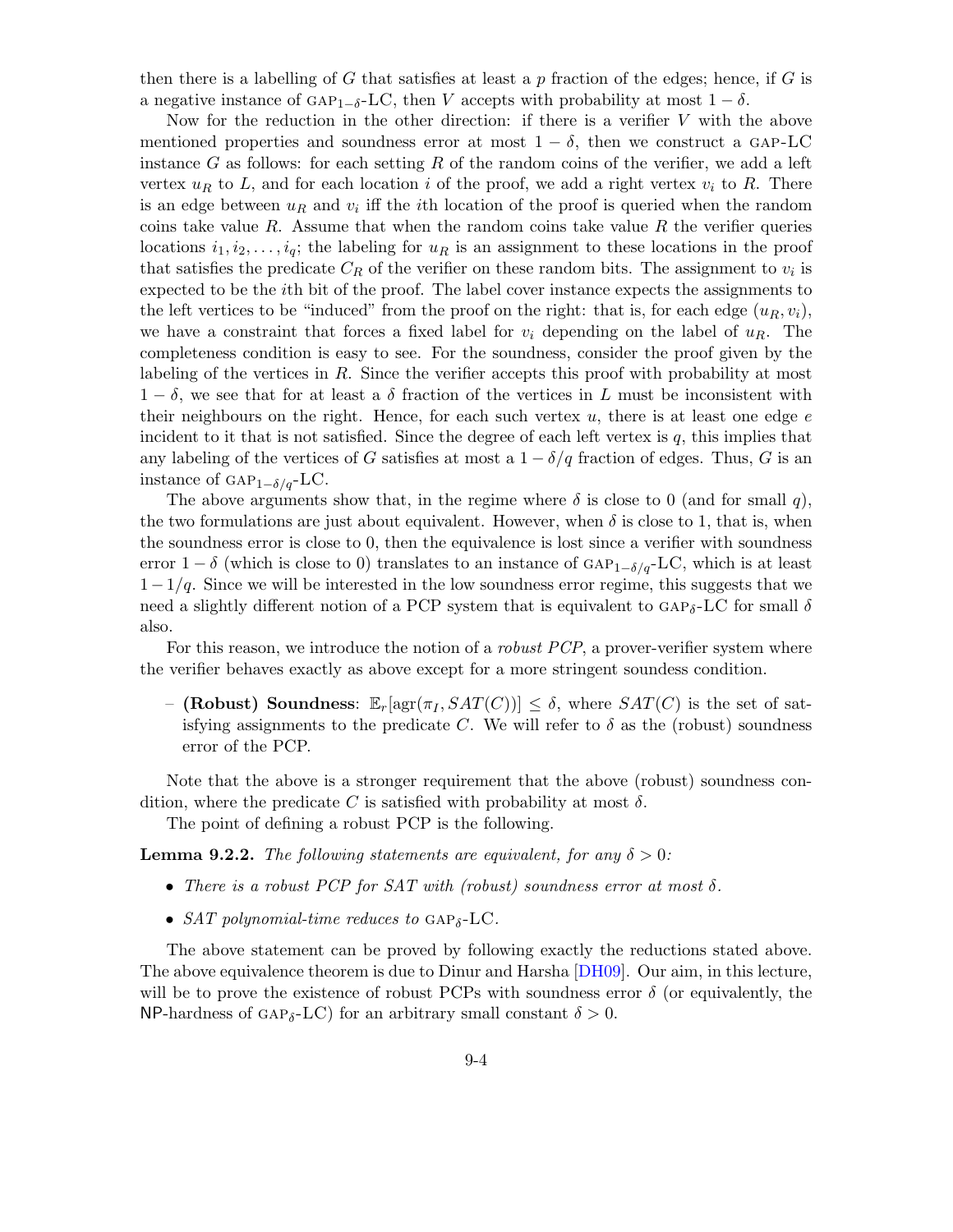### <span id="page-4-0"></span>9.3 Robust PCPs from Low Degree Tests

We now start proving the existence of Robust PCPs for SAT. The basic idea is to encode a satisfying assignment x of a SAT formula  $\varphi$  in a manner such that it can be locally checked by a polynomial-time verifier. Recall that the low degree test shows that the property of being a low-degree polynomial over a sufficiently large field can be locally checked. We will use this crucially in designing the locally checkable encodings of satisfying assignments.

To see how low-degree polynomials along with the associated low-degree test might yield a PCP, let us see that there is a robust PCP for checking if a given function  $f : \mathbb{F}^m \to \mathbb{F}$ is (close to) a polynomial of small degree  $d$ . This falls right out of the plane-point test described above. The verifier picks a plane at random, reads off the function f restricted to this plane and accepts iff this is a low-degree polynomial. Let us see that this yields a robust PCP. Completeness is trivial. To prove robust soundness, consider an associated planes oracle A such that for any plane s,  $A(s)$  is the polynomial of degree at most d that has the maximum agreement with the function obtained when  $f$  is restricted to  $s$  (the planes oracle represents the closest "satisfying assignments" for each question of the verifier). It is easy to see, from the analysis of the plane-point test mentioned above, that if the polynomial f is "far" (say  $(1-1/q-\varepsilon)$ -far) from every polynomial of degree at most d, then the robust soundness error of the verifier – which is exactly the quantity  $Pr_{s,x}$   $[\mathcal{A}(s)(x) = f(x)]$  – is bounded by  $\delta$  for  $\delta$  close to 0. What we now plan to do in the rest of the lecture is to replace "low-degree polynomials" by "satisfying assignments of a SAT formula  $\varphi$ " in this entire paragraph, and we would then have a robust PCP for SAT.

We now proceed to the construction of the PCP. We start by introducing the Zero on subcube test, which is an extension of the property of being a low-degree polynomial that we will use later.

### 9.3.1 Zero on subcube test

Let  $H \subseteq \mathbb{F}$ . Given  $d \in \mathbb{N}$ , we say that a function  $f : \mathbb{F}^m \to \mathbb{F}$  satisfies the Zero on subcube property if: (a) f is a polynomial of degree at most d, and (b) f is identically 0 on  $H^m$ .

We would like to design a local checker for the above property, similar to the planepoint test for degree d polynomials. That is, we would like our test to have the following property: accept any function that satisfies the above property with probability 1, and not accept any function with non-trivial probability unless it has some noticeable correlation with a function that satisfies this property.

A natural test that comes to mind is the following: Test if  $f$  is a low-degree polynomial using the plane-point test, and then check if f is 0 at a random point of  $H^m$ . But this test is flawed since it only tests if  $f$  is close to some low-degree polynomial  $f'$  and to a function  $f''$  — not necessarily  $f'$  — that vanishes over all of  $H^m$ . However, it fails to check if f has correlation with some function that has both these properties. Hence, a different approach is necessary.

In what follows, we will need the following lemma, which gives an algebraic characterization of polynomials that vanish over  $H^m$ . Let  $g_H(x)$  denote the univariate polynomial  $\prod_{h\in H}(x-h).$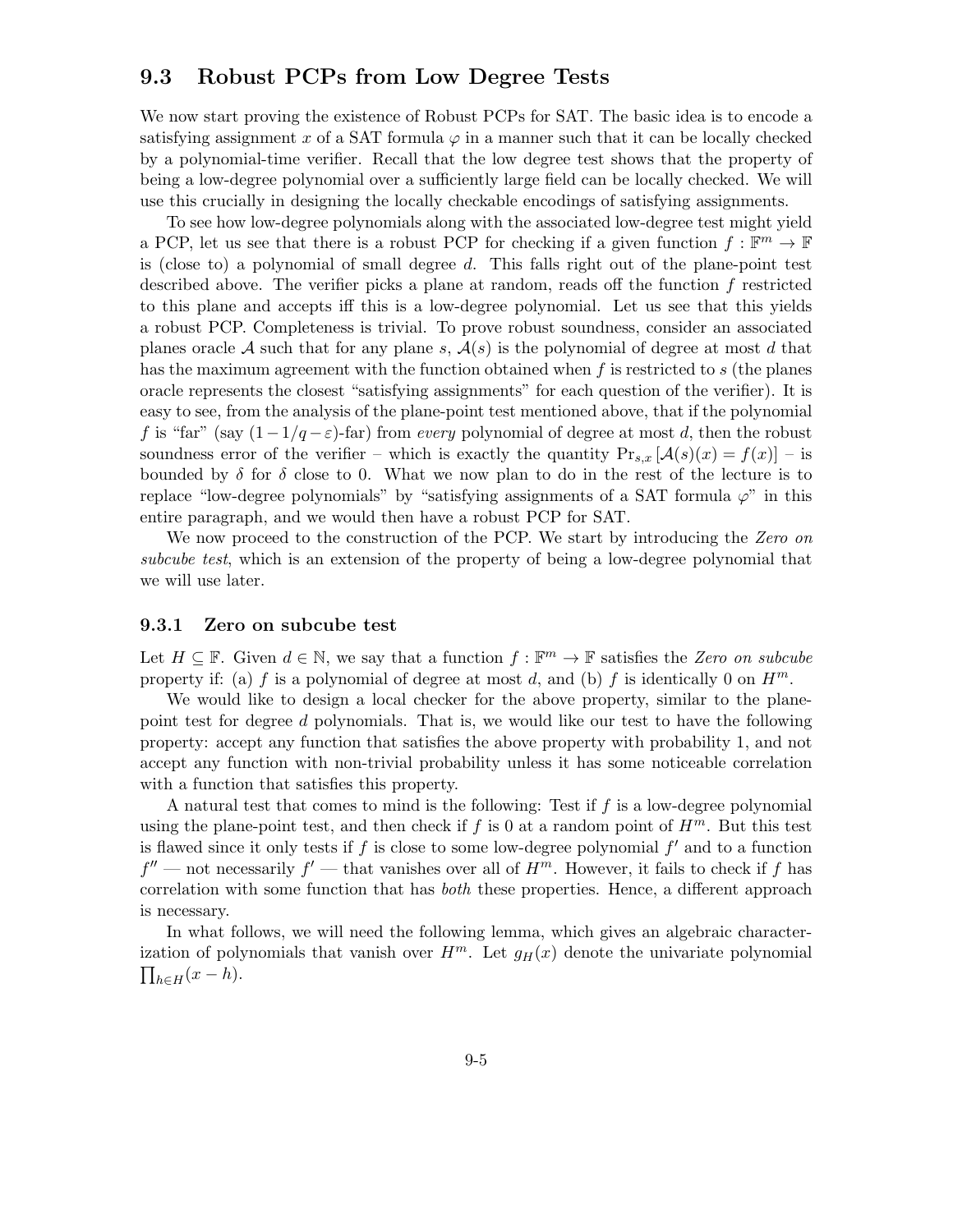<span id="page-5-0"></span>**Lemma 9.3.1.** A polynomial f of degree at most d is identically 0 over  $H^m$  iff there exist polynomials  $P_1, P_2, \ldots, P_m$  of degree at most  $d$  such that  $f(x) = \sum_{i=1}^d g_H(x_i) P_i(x_1, x_2, \ldots, x_m)$ .

*Proof.* It is easy to see that if there exist polynomials  $P_1, P_2, \ldots, P_m$  with the above properties, then f does indeed vanish over all of  $H^m$ . To prove the converse, we proceed as follows.

We define sequences of polynomials  $P_1, \ldots, P_m, R_0, R_1, R_2, \ldots, R_m \in \mathbb{F}[x_1, x_2, \ldots, x_m]$ as follows:  $R_0$  is simply the polynomial f and for  $i \geq 1$ , we divide  $R_{i-1}$  by  $g_H(x_i)$  and set  $P_i$ to be the quotient and  $R_i$  to be the remainder; more formally, we write  $R_{i-1} = g_H(x_i)P_i + R_i$ in the unique way so that the degree of  $x_i$  in  $R_i$  is less than |H|. Note that the degree of  $P_i$  is at most d.

By the definition of the polynomials above, we have  $f = \sum_i g_H(x_i) P_i + R_m$ , where  $R_m$ is a polynomial of degree at most  $|H| - 1$  in each  $x_i$ . Note that since f and  $g_H(x_i)$  (for each  $i \in [m]$ ) vanish over  $H^m$ , so does  $R_m$ . Hence,  $R_m$  must in fact be the zero polynomial. This shows that  $f = \sum_i g_H(x_i) P_i$ , which proves the lemma.  $\Box$ 

Now we design the Zero on subcube test as follows. The test is identical to the highdimensional version of the plane-point test. To prove that  $f : \mathbb{F}^m \to \mathbb{F}$  is a polynomial of degree at most d that vanishes over  $H<sup>m</sup>$ , we expect the prover to provide us with the polynomials  $P_1, P_2, \ldots, P_m$  mentioned in [Lemma 9.3.1](#page-5-0) and prove that  $f, P_1, \ldots, P_m$  are low-degree polynomials.

More formally, as in the low-degree test, we expect a planes oracle  $\overline{A}$  such that for each plane s,  $\mathcal{A}(s)$  is an  $(m+1)$ -tuple  $(p_0, p_1, p_2, \ldots, p_m)$  of polynomials of degree at most d such that  $p_0 = \sum_i g_H(x_i)p_i$ . We also expect a points oracle that is an  $(m+1)$ -tuple of functions  $\overline{f} = (f_0 = \overline{f}, f_1, \ldots, f_m)$  from  $\mathbb{F}^m$  to  $\mathbb{F}$ . The test itself is exactly the same as the plane-point test.

The Zero on subcube test:

- Pick a plane s uniformly at random and a random point  $x$  from it.
- Query the planes oracle for  $\overline{A}(s)$  and the points oracle for  $\overline{f}(x)$ .
- Accept iff  $\overline{\mathcal{A}}(s)(x) = \overline{f}(x)$ .

Since the above test is just the plane-point test applied to a planes oracle and points oracle, we know that for any  $\delta > \text{poly}(m, d/q)$ , there exists a short list of  $(m + 1)$ -tuples of polynomials  $\overline{Q^{(1)}}, \overline{Q^{(2)}}, \ldots, \overline{Q^{(t)}}$  — with  $\overline{Q^{(i)}} = (Q_0^{(i)})$  $\mathcal{O}_0^{(i)}, \ldots, \mathcal{Q}_m^{(i)}$  and  $t = O(1/\delta)$  — of degree at most d such that

<span id="page-5-2"></span>
$$
\Pr_{s,x} \left[ \overline{\mathcal{A}}(s)(x) \neq \overline{f}(x) \ \lor \ \exists i \in [t] \ \overline{Q^{(i)}} \vert_s \equiv \overline{\mathcal{A}}(s) \right] \ge 1 - \delta \tag{9.3.1}
$$

However, this is not sufficient for our purposes, since the above does not state that the polynomials  $Q_0^{(i)}$  $\mathcal{O}_0^{(i)}$  are identically zero on the subcube  $H^m$ . Let us call  $Q^{(i)}$  for  $i \in [t]$  good if  $Q_0^{(i)}$  $\ell_0^{(i)}$  is indeed identically zero in  $H^m$  and bad otherwise. In particular, for any bad  $Q^{(i)}$ , we must have

<span id="page-5-1"></span>
$$
\overline{Q_0^{(i)}} \neq \sum_{j=1}^m g_H(x_j) \overline{Q_j^{(i)}}
$$
\n(9.3.2)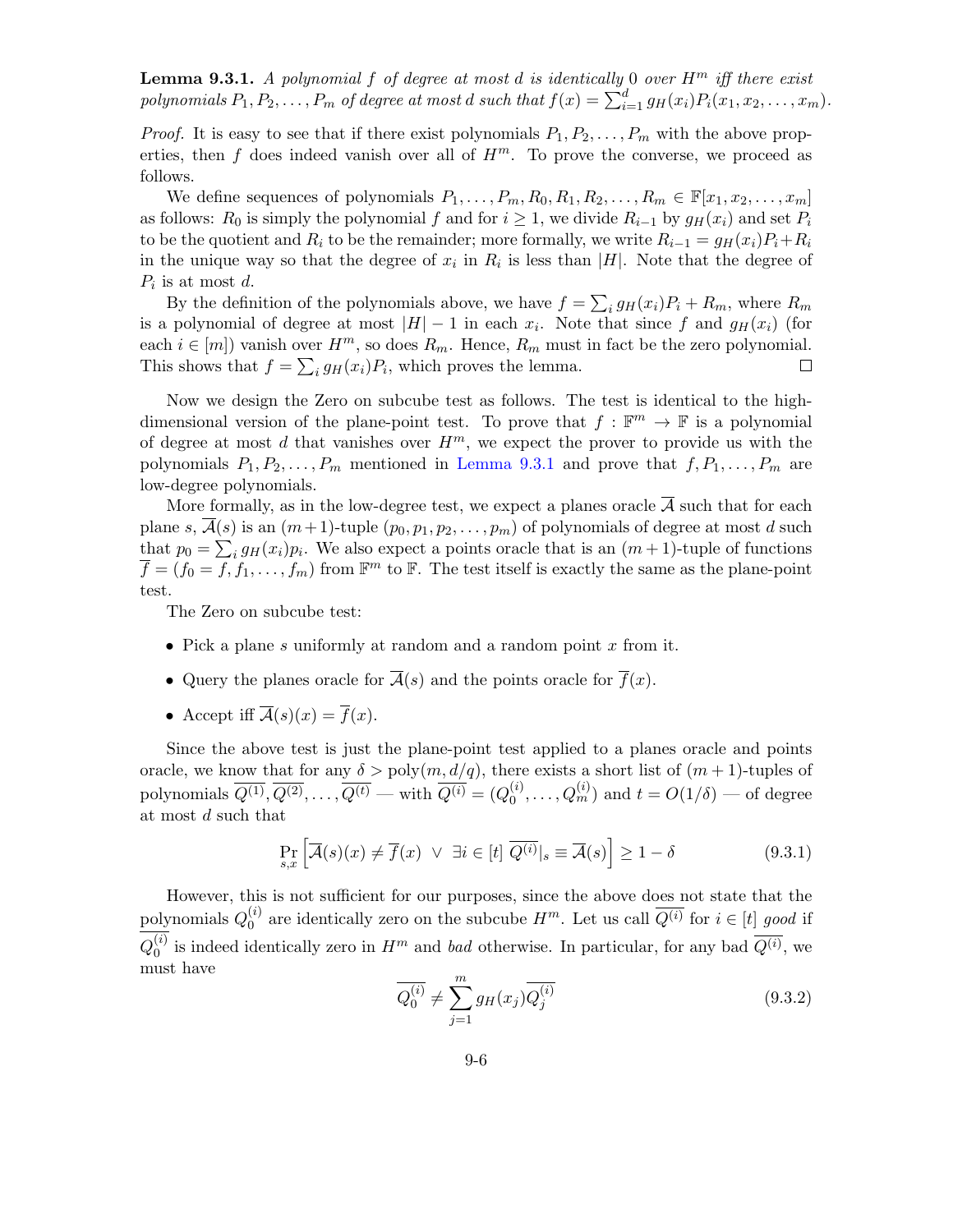In fact, we will extend the definition of "good" as follows: the  $(m+1)$ -tuple  $Q^{(i)}$  is good if it satisfies [\(9.3.2\)](#page-5-1) and bad otherwise.

Consider the new list of tupless obtained by throwing away all but the good tuples. We would like to say that [Inequality 9.3.1,](#page-5-2) or some approximation of it, continues to hold.

Note that if this were not to be the case, then it must be true that the bad  $Q^{(i)}$  must agree on many planes with the planes oracle  $\overline{\mathcal{A}}(s)$ . However, for any s, if  $\overline{\mathcal{A}}(s) = (p_0, p_1, \ldots, p_m)$ , then we know that  $p_0 = \sum_i g_H(x_i) p_i$ . This implies that for many planes s, the bad  $Q^{(i)}$ satisfy the analogue of [Equation 9.3.2](#page-5-1) on the plane s. But a simple application of the Schwartz-Zippel lemma shows that this is not possible.

Let us state the above formally. Fix any bad  $Q^{(i)}$ . For a plane s, let  $(q_{s,0}, q_{s,1}, \ldots, q_{s,m})$ be the restriction of  $\overline{Q^{(i)}}$  to the plane s. An application of the Schwartz-Zippel lemma shows that for a random choice of plane  $s$ ,

$$
\Pr_{s} \left[ q_{s,0} = \sum_{j} g_H(x_j) q_{s,j} \right] \le \frac{d + |H|}{q}
$$

However, if the above event does not occur, then the restriction of  $\overline{Q^{(i)}}$  to the plane s cannot agree with  $\overline{A}(s)$ .

Let  $\varepsilon$  denote  $(d+|H|)/q$ . The above shows that:

$$
\Pr_{s,x} \left[ \overline{\mathcal{A}}(s)(x) \neq \overline{f}(x) \ \lor \ \exists i \text{ s.t } \overline{Q^{(i)}} \text{ good and } \overline{Q^{(i)}}|_s \equiv \overline{\mathcal{A}}(s) \right] \ge 1 - \delta - t\varepsilon \tag{9.3.3}
$$

This concludes the proof of correctness of the Zero on subcube test.

### 9.3.2 Arithmetization

We now turn to the actual construction of the PCP: how one can encode a satisfying assignment of a SAT formula  $\varphi$  using a low-degree polynomial so that it is locally checkable. This process is known as arithmetization. Roughly, we will proceed as follows. We will first show how to encode any assignment to the variables of a formula as a low degree polynomial f so that f evaluates to zero on a predetermined subcube  $H^m$  iff f was obtained from a satisfying assignment of  $\varphi$ . We can then use the Zero on subcube test above to show that this can be locally checked. However, this entire procedure only works for polynomials constructed from satisfying assignments in the way described above. To ensure that the prover hasn't cheated and given us other polynomials, we will demand more structure of the planes oracle – ultimately, this will lead us to modify the low degree test in a fundamental way. The arithmetization presented in this section is from lecture 18 of Sudan's course on inapproximability at MIT [\[Sud99\]](#page-13-1).

Fix a 3-CNF formula  $\varphi$  over *n* variables. Let F be a field of size q (ultimately, q will be poly log n). Fix any subset H of  $\mathbb F$  such that H contains  $\{0,1\}$  and there is an integer m such that  $|H|^m = n$ ; we will identify [n] with  $H^m$ . Consider a Boolean assignment  $A: [n] \to \{0,1\}$  to the variables of  $\varphi$ . We will think of A as a function mapping  $H^m$  to  $\mathbb{F}$ . Using standard interpolation techniques, it is easy to prove that there is a polynomial  $\tilde{A}$  of degree  $O(m|H|)$  that agrees with A when evaluated on inputs from  $H<sup>m</sup>$ . This defines the polynomial representation of the assignment A that we will work with.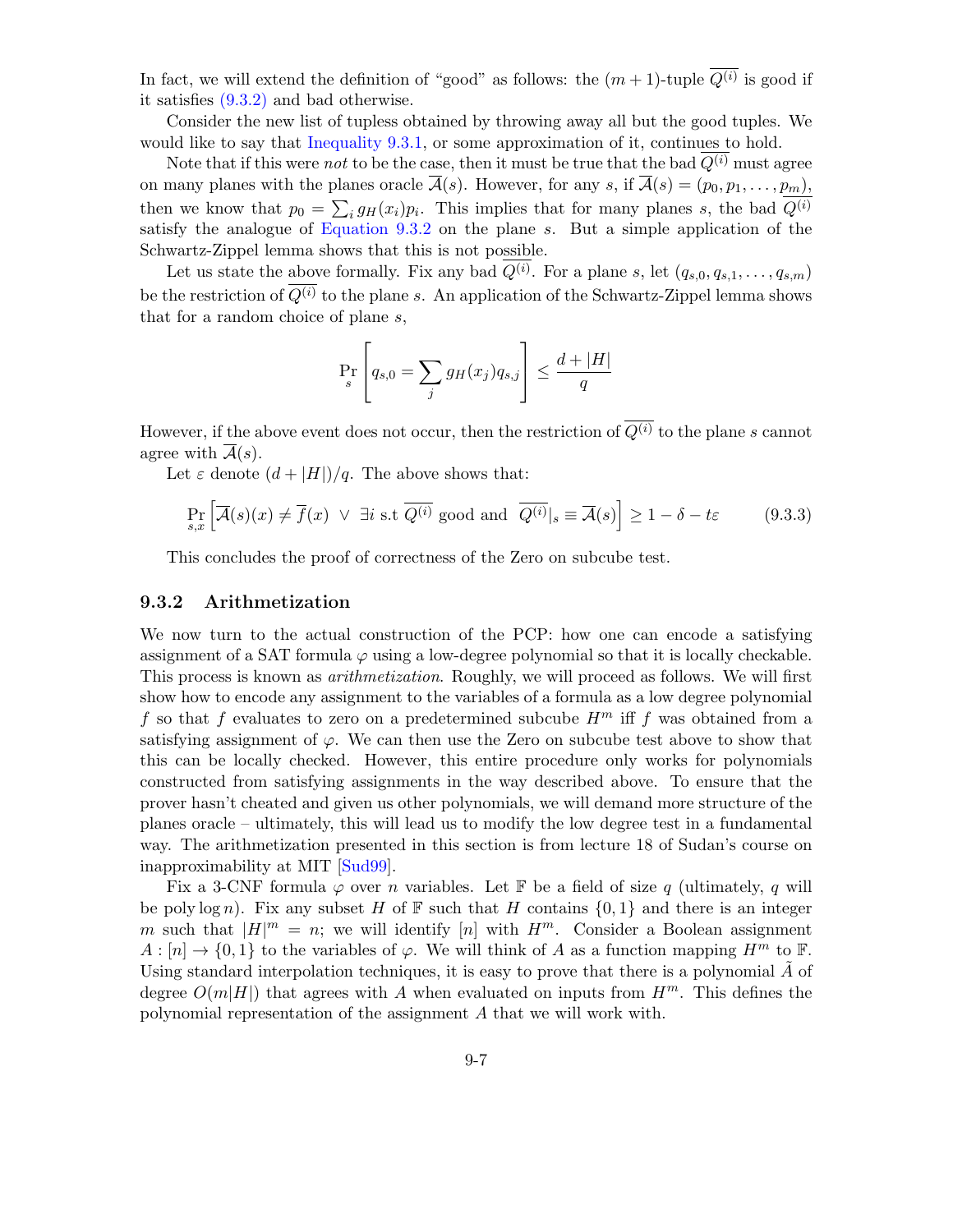Similarly, we will also need a polynomial representation of the formula  $\varphi$ . For each possible clause of 3 variables, the polynomial encodes whether the clause belongs to  $\varphi$  or not. We think of the formula  $\varphi$  as a function mapping  $[n]^3 \times \{0,1\}^3$  to  $\{0,1\}$  as follows:

$$
\varphi(i,j,k,b_1,b_2,b_3) = \begin{cases} 1 & \text{if } x_i^{b_1} \vee x_j^{b_2} \vee x_k^{b_3} \text{ is a clause in } \varphi. \\ 0 & \text{otherwise.} \end{cases}
$$

where  $x_i^0$  and  $x_i^1$  represent the negative and positive instances of  $x_i$  respectively. Since we have identified  $H^m$  with  $[n]$  and H contains  $\{0, 1\}$ , we can think of  $\varphi$  as a function from  $H^{3m+3}$  to F (define  $\varphi$  to be 0 outside the points mentioned above). As in the case of the assignment, we can define a polynomial  $\tilde{\varphi}$  over  $3m + 3$  variables of degree  $O(m|H|)$  that agrees with  $\varphi$  on  $H^{3m}$ .

Given the polynomials  $\tilde{\varphi}$  and  $\tilde{A}$  defined above, we are ready to define the polynomial on which a zero on subcube test will tell us if  $A$  is a satisfying assignment or not. This polynomial, defined on  $3m + 3$  variables, is denoted  $p_{\varphi,A}$  and is defined below. We think of the input to  $p_{\varphi,A}$  as three tuples  $i, j, k$  from  $\mathbb{F}^m$  followed by three field elements  $b_1, b_2, b_3$ .

$$
p_{\varphi,A}(i,j,k,b_1,b_2,b_3) = \tilde{\varphi}(i,j,k,b_1,b_2,b_3)(\tilde{A}(i) - b_1)(\tilde{A}(j) - b_2)(\tilde{A}(k) - b_3)
$$

Clearly,  $p_{\varphi,A}$  is a polynomial of degree  $O(m|H|)$ . We claim that moreover,  $p_{\varphi,A}$  vanishes over the subcube  $H^{3m+3}$  iff A is a satisfying assignment for the formula  $\varphi$ . To see this, assume that  $p_{\varphi,A}$  is evaluated on input  $(i, j, k, b_1, b_2, b_3) \in H^{3m+3}$ . Unless  $b_1, b_2, b_3$  lie in  $\{0,1\}$  and the clause  $x_i^{b_1} \vee x_j^{b_2} \vee x_k^{b_3}$  is a clause in  $\varphi$ , the polynomial  $\tilde{\varphi}(i, j, k, b_1, b_2, b_3)$ evaluates to 0 and hence so does  $p_{\varphi,A}$ . On the other hand, when the clause  $x_i^{b_1} \vee x_j^{b_2} \vee x_k^{b_3}$  is in  $\varphi$ , then it is easy to see that  $p_{\varphi,A}$  evaluates to 0 iff  $\tilde{A}(i) = b_1$  or  $\tilde{A}(j) = b_2$  or  $\tilde{A}(k) = b_3$ , which happens exactly when A satisfies this clause of  $\varphi$ . We have proved the following.

**Lemma 9.3.2.** Let  $\tilde{A}$  be any polynomial defined on m variables. Assume the polynomial  $p_{\varphi,A}$  is constructed from  $\tilde{A}$  as above. Then,  $p_{\varphi,A}$  is identically zero on  $H^{3m+3}$  iff  $\tilde{A}\vert_{H^m}$  is a satisfying assignment for the formula  $\varphi$ .

Hence, it seems that it is enough for the prover to supply us with enough proof for to be able to verify that the polynomial  $p_{\varphi,A}$ , for some satisfying assignment A, vanishes over  $H^{3m+3}$ . Recall that to do this, the prover needs to supply us with  $3m+3$  polynomials  $P_1, P_2, \ldots, P_{3m+3}$  of degree  $O(m|H|)$  such that  $p_{\varphi,A} = \sum_i g_H(x_i)P_i$  and prove to us that they are low degree.

The entire proof is now the following:

- The points oracle: A collection of functions  $\overline{f}: \mathbb{F}^{3m+3} \to \mathbb{F}^{3m+4}$ . In the ideal proof, the prover would ensure that  $\overline{f} = (f_0, \ldots, f_{3m+3})$  where  $f_0 = p_{\varphi,A}, f_1 = P_1, \ldots, f_{3m+3} =$  $P_{3m+3}$ .
- The planes oracle: For each plane s, a  $(3m+4)$ -tuple of polynomials  $(p_0, p_1, \ldots, p_{3m+3})$ of degree  $O(m|H|)$  such that  $p_0 = \sum_{1 \leq i \leq 3m+3} g_H(x_i)p_i$ . Ideally, these would just be the restrictions of the functions in the points oracle to this plane.

However, this is not enough: the prover must also prove that the polynomial  $f_0$  he supplies in place of  $p_{\varphi,A}$  was indeed constructed from some assignment A in the manner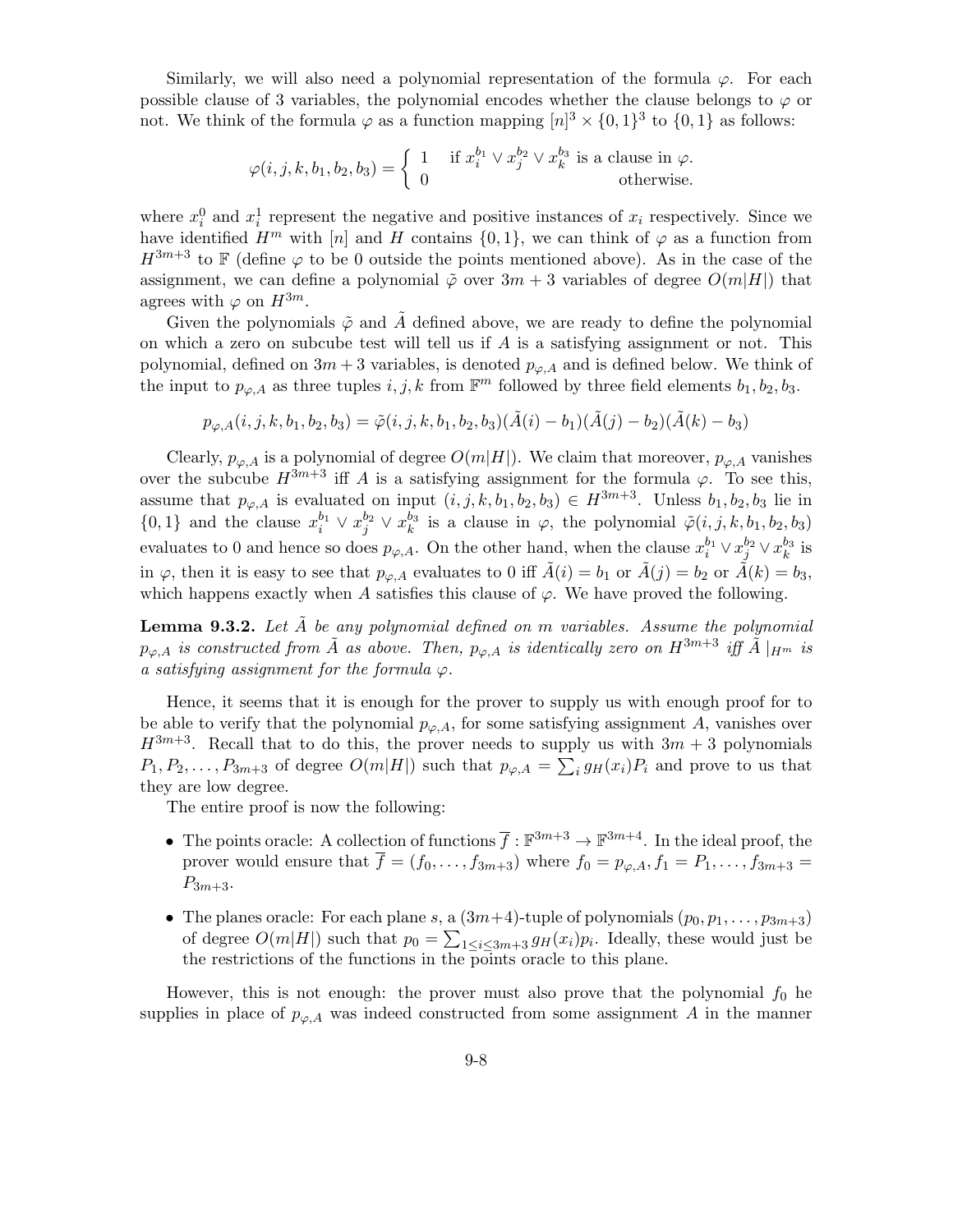described above. More precisely, he needs to show that there is a polynomial  $\vec{A}$  such that  $f_0$  is constructed from A as above.

To do this, he also supplies the polynomial  $\tilde{A}$  along with the points oracle and proves, using an additional coordinate in the planes oracle, that this is indeed a low-degree polynomial. Note that there is a slight type-mismatch here:  $\hat{A}$  is a polynomial over m variables, whereas all the other polynomials we have been working with are polynomials over  $3m + 3$ variables. To get around this, we work with an extended version  $\overline{A}$  that applies  $\overline{A}$  to the first m variables among the  $3m + 3$  variables in its input. That is,

$$
\overline{A}(x_1, x_2, \dots, x_{3m+3}) = \tilde{A}(x_1, x_2, \dots, x_m)
$$

(There is a slight problem here: how do we know that the polynomial  $\overline{A}$  the prover has supplied depends only on the first  $m$  variables? We will need to get around this in what follows, but we will ignore the problem for now.)

We need to check that the following identity holds:

$$
f_0(i, j, k, b_1, b_2, b_3) = \tilde{\varphi}(i, j, k, b_1, b_2, b_3)(\tilde{A}(i) - b_1)(\tilde{A}(j) - b_2)(\tilde{A}(k) - b_3)
$$
  
=  $\tilde{\varphi}(i, j, k, b_1, b_2, b_3)(\overline{A}(x_1) - b_1)(\overline{A}(x_2) - b_2)(\overline{A}(x_3) - b_3)$ 

where  $x_1$  is some point in  $\mathbb{F}^{3m+3}$  that contains i in its first m coordinates, and similarly  $x_2$  and  $x_3$  contain j and k respectively in their first m coordinates.

We will proceed as in the case of the zero on subcube test, where instead of actually checking that an identity held, we forced the planes oracle to only supply us with tuples of polynomials that satisfied the identity. We would like the planes oracle to always satisfy the above identity on each plane, but the problem with ensuring this is that most planes do not contain three points of the form on which A is evaluated. Hence, we have no way of restricting the planes oracle to only such polynomials, as long as we insist on continuing to use planes.

The answer, as we will see in the next few subsections, is to use a slightly larger object instead of planes in the low-degree test on which the above identity can indeed be verified. More precisely, define  $\rho : \mathbb{F}^{3m+3} \to \mathbb{F}^{3m+3}$  to be the linear map such that  $\rho(i, j, k, b_1, b_2, b_3) =$  $(k, i, j, b_1, b_2, b_3)$ . This larger object will contain, for some  $x \in \mathbb{F}^{3m+3}$ , the points  $x, \rho(x)$ , and  $\rho^2(x)$ . We will then check that:

<span id="page-8-0"></span>
$$
f_0(x) = \tilde{\varphi}(x)\left(\overline{A}(x) - x_{3m+1}\right)\left(\overline{A}(\rho(x)) - x_{3m+2}\right)\left(\overline{A}(\rho^2(x)) - x_{3m+3}\right) \tag{9.3.4}
$$

The larger object will also help us verify that the polynomial  $\overline{A}$  does indeed depend on the first  $m$  variables only. In the next subsection, we will show that this version of the low-degree test can also be proved to work in the same sense as the plane-point test, for a rather general notion of "object": the proof proceeds by simply reducing the analysis of this test to that of the plane-point test. After that, we will formally define the objects we will work with, and show that they are sufficient to construct the PCP.

It is to be noted that the way we have circumvented the above problems in these notes is not the only one: a clever folding argument can also be used to circumvent the problem of checking the identity mentioned in [Equation 9.3.4.](#page-8-0)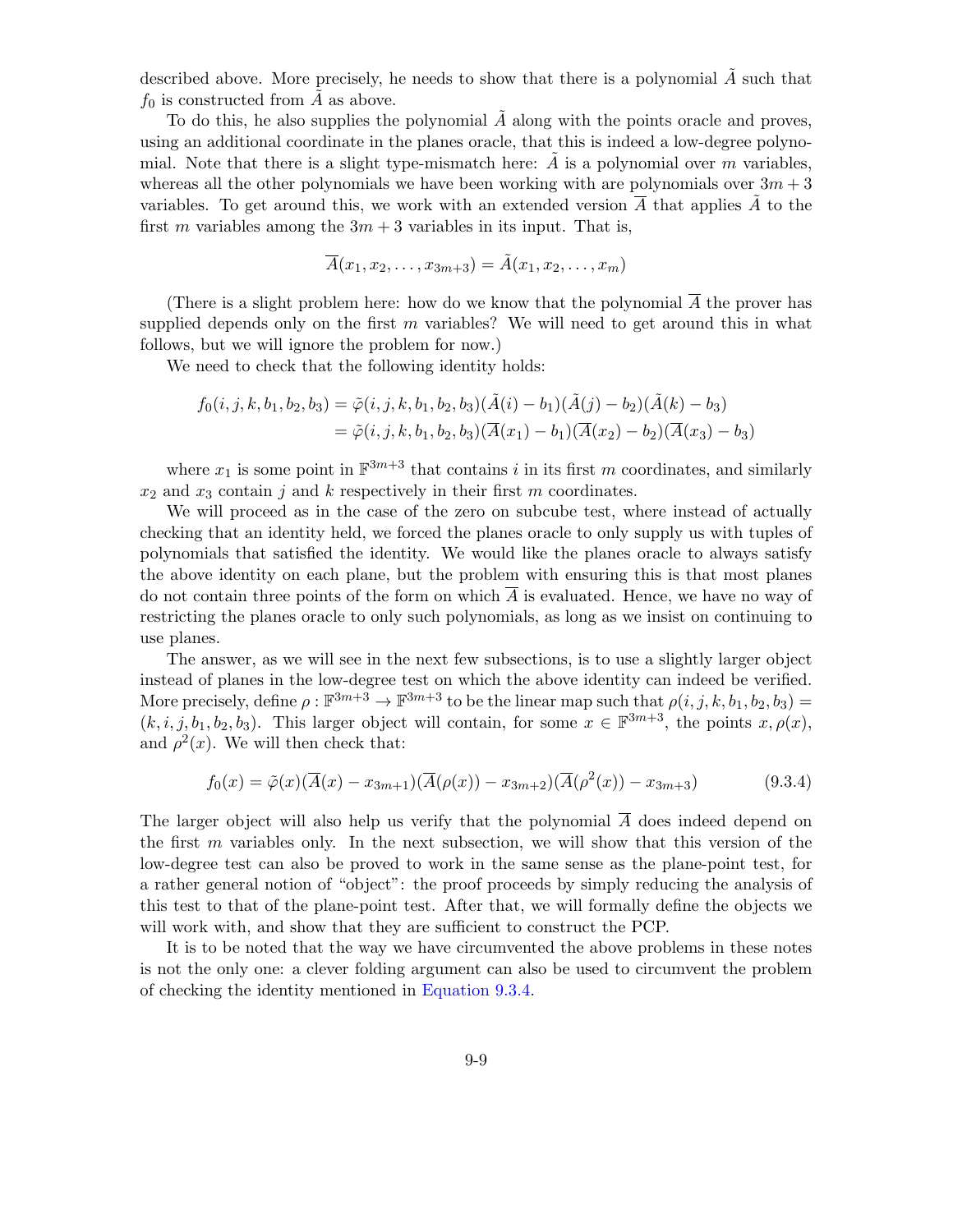### 9.3.3 The Object-point test

As mentioned above, we now need to modify the low-degree test to work over more complicated objects than just planes. Without going into details right now about what exactly our object will be, we prove that the object-point low-degree test will work just as the plane-point test does, under a rather general definition of "object".

Each of our objects will be associated with some constant-dimensional (dimension less than or equal to about 7 will do) subspace from  $\mathbb{F}^m$ . For now, let us think of the object as just the subspace associated with it.

Let  $\mathcal{D}_1$  be the distribution over tuples  $(\Omega, s)$  of objects and planes induced by picking an object at random and then picking a random plane s contained in it. Let  $\mathcal{D}_2$  be the distribution over pairs  $(\Omega, s)$  induced by picking a plane s at random and then picking a random  $\Omega$  containing s. For  $\eta > 0$ , we say that our collection of objects is  $\eta$ -good if the statistical distance between  $\mathcal{D}_1$  and  $\mathcal{D}_2$  is at most  $\eta$ .

Say our collection of objects is  $\eta$ -good for some  $\eta > 0$ . Fix any "objects oracle"  $\overline{\mathcal{A}}$ (possibly randomized) that, when given an object  $\Omega$ , outputs k polynomials of degree d. Also fix a points oracle  $\bar{f}: \mathbb{F}^m \to \mathbb{F}^k$ . The object-point test is defined as follows:

- Pick a random object  $\Omega$  and a random  $x \in \Omega$ .
- Query the objects oracle for  $\overline{A}(\Omega)$  and the points oracle for  $\overline{f}(x)$ .
- Accept iff  $\overline{A}(\Omega)(x) = \overline{f}(x)$ .

We wish to prove that an analogue of [Theorem 9.1.3](#page-1-0) holds for the above test. We can prove this by simply reducing to the plane-point test. Consider a randomized planes  $A$ oracle defined as follows: Given a plane s,  $\tilde{\mathcal{A}}$  queries  $\overline{\mathcal{A}}(\Omega)$  where  $\Omega$  is a random object containing the plane s and outputs the restriction of  $\mathcal{A}(\Omega)$  to the plane s.

Fix  $\delta > \text{poly}(m, d/q)$ . By [Theorem 9.1.3,](#page-1-0) there is a short list of  $t = O(1/\delta)$  degree-d polynomial maps  $\overline{Q_1}, \overline{Q_2}, \ldots, \overline{Q_t}$  such that

$$
\Pr_{\tilde{\mathcal{A}},s,x} \left[ \tilde{\mathcal{A}}(s)(x) = \overline{f}(x) \lor \exists i \ \overline{Q}_i |_{s} \equiv \tilde{\mathcal{A}}(s) \right] \ge 1 - \delta
$$

For  $i \in \{1,2\}$ , we use  $(\Omega, s)_i$  to denote a pair  $(\Omega, s)$  picked according to distribution  $\mathcal{D}_i$ . The above implies that

$$
\Pr_{\overline{\mathcal{A}}, (\Omega, s)_{2}, x} \left[ \overline{\mathcal{A}}(\Omega)(x) = \overline{f}(x) \lor \exists i \overline{Q}_{i} |_{s} \equiv \overline{\mathcal{A}}(s) \right] \ge 1 - \delta
$$

Since our objects are  $\eta$ -good, we have:

$$
\Pr_{\overline{\mathcal{A}}, (\Omega, s)_{1}, x} \left[ \overline{\mathcal{A}}(\Omega)(x) = \overline{f}(x) \lor \exists i \, \overline{Q}_i |_s \equiv \overline{\mathcal{A}}(s) \right] \ge 1 - \delta - \eta
$$

We almost have the analogue of [Theorem 9.1.3](#page-1-0) in the case of the object-point test. The only difference is that above we get the agreement of  $\overline{Q}_i$  with  $\overline{A}(\Omega)$  on a random plane s chosen from  $\Omega$  instead of over the entire object. However, by a standard Schwartz-Zippel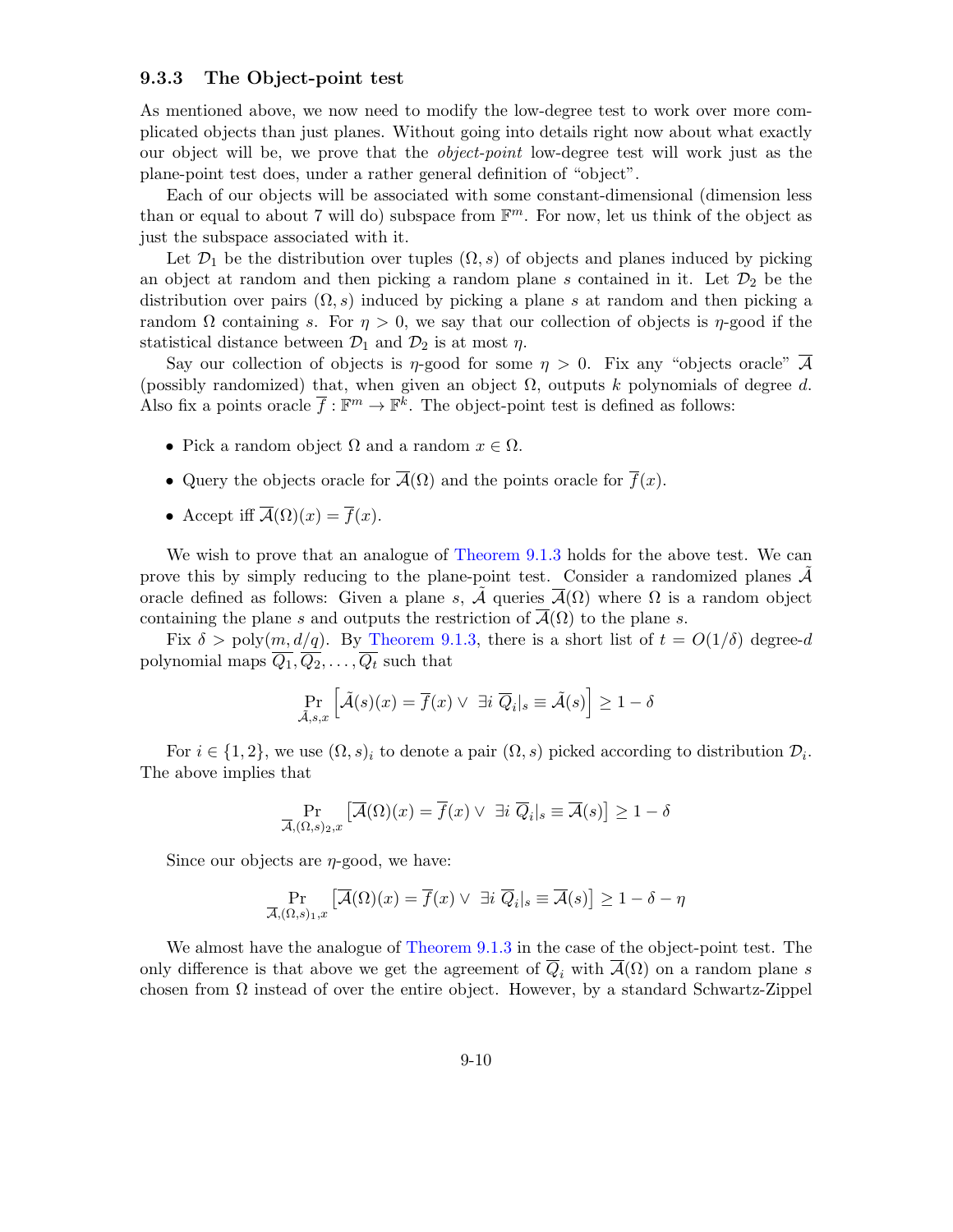argument, this implies that most of the time, we must get agreement over the entire object. Formally, for any i and  $\Omega$  and a random s picked from  $\Omega$ , we have:

$$
\Pr_{\overline{\mathcal{A}},s}\left[\overline{Q}_i|_{\Omega}\not\equiv \overline{\mathcal{A}}(\Omega)\ \wedge\ \overline{Q}_i|_s\equiv \overline{\mathcal{A}}(\Omega)|_s\right]\leq \frac{d}{q}\leq \varepsilon
$$

Hence, by a union bound over  $i$ , we have:

$$
\Pr_{\overline{\mathcal{A}}, (\Omega, s)_{1}, x} \left[ \overline{\mathcal{A}}(\Omega)(x) = \overline{f}(x) \lor \exists i \ \overline{Q}_i | \Omega \equiv \overline{\mathcal{A}}(\Omega) \right] \ge 1 - \delta - \eta - t\varepsilon
$$

We have proved the following, for any collection of  $\eta$ -good objects. (We have absorbed the  $t\varepsilon$  term in the  $\delta$ .)

**Theorem 9.3.3.** Fix any points oracle  $\overline{f}$ :  $\mathbb{F}^m \to \mathbb{F}^k$ . Given any  $\delta > \text{poly}(m, d/q)$  and any objects oracle A, there exists a list of k-tuples of polynomials  $Q_1, Q_2, \ldots, Q_{O(\frac{1}{\delta})}$  of degree at most d such that

$$
\Pr_{\overline{\mathcal{A}},\Omega,x} \left[ \overline{\mathcal{A}}(\Omega)(x) \neq \overline{f}(x) \ \vee \ \exists i \in [t] \ s.t. \ \overline{Q}_i|_{\Omega} \equiv \overline{\mathcal{A}}(\Omega) \right] \geq 1 - \delta - \eta
$$

We leave it to the reader to check that the zero on subcube test works in exactly the same way for η-good objects as it does for planes (in fact, all we need is that a random point in an object looks like a random point from the entire space).

#### 9.3.4 Defining our objects and completing the construction of the PCP

Our objects will essentially be constant-dimensional subspaces in  $\mathbb{F}^m$ . They will contain points of the form  $z, \rho(z), \rho^{2}(z)$  so that the identity in [Equation 9.3.4](#page-8-0) can be checked. Moreover, to check that the polynomial  $\overline{A}$  depends only on the first m variables, we will ensure that the object contains points  $z, z'$  that agree on the first m coordinates.

To pick an object at random, we pick  $y, y', z \in \mathbb{F}^m$  independently and uniformly at random. Moreover, we also pick  $z' \in \mathbb{F}^m$  such that the first m coordinates of  $z'$  are the same as the first m coordinates of z and the remaining coordinates of  $z'$  are chosen independently and uniformly at random from  $\mathbb{F}$ . The object  $\Omega$  that we have picked is formally just the tuple  $(y, y', z, z')$ ; we associate with  $\Omega$  the subspace  $L(\Omega)$  spanned by the vectors  $z, z', \rho(z), \rho^{2}(z), y$ , and y'. Note that the same subspace may be associated with different tuples and hence with different objects.

To prove that the object point test has the nice properties proved in the previous subsection, we need to show that our objects are well-behaved: that is, they are  $\eta$ -good for some small  $\eta > 0$ . We state this as a claim here, and postpone the simple but rather ugly details to the appendix.

#### <span id="page-10-0"></span>**Claim 9.3.4.** The objects  $\Omega$  as defined above are  $O(1/q)$ -good.

The PCP we construct is based on the zero-on-subcube test for objects. As in the case of planes, the proof consists of the following:

• The points oracle: A collection of functions  $\overline{f} : \mathbb{F}^{3m+3} \to \mathbb{F}^{3m+5}$ . In the ideal proof, the prover would ensure that  $\overline{f} = (f_{-1}, f_0, \ldots, f_{3m+3})$  where  $f_{-1} = \overline{A}, f_0 = p_{\varphi,A}, f_1 =$  $P_1, \ldots, f_{3m+3} = P_{3m+3}.$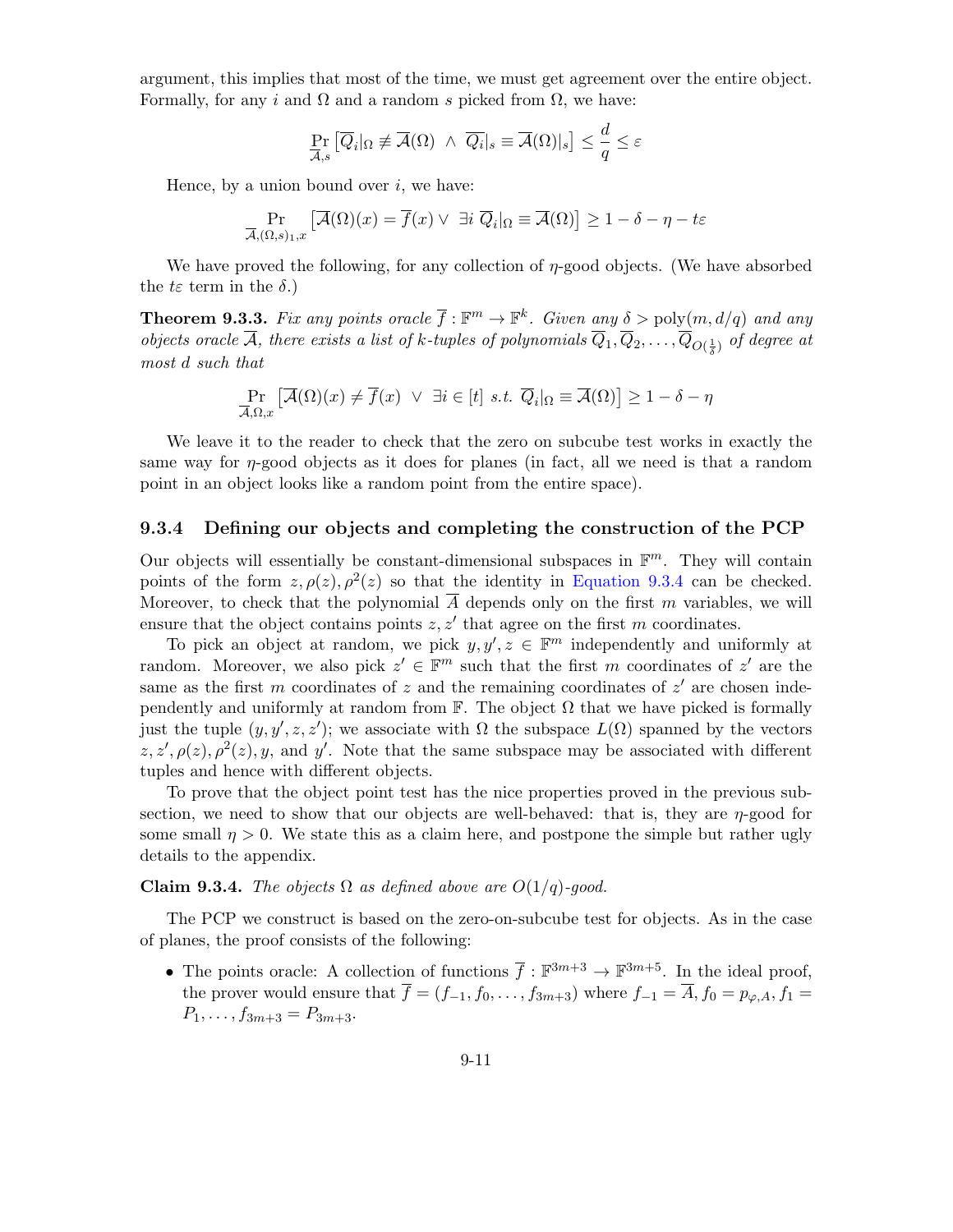• The objects oracle: For each object  $\Omega = (y, y', z, z')$ , a  $(3m + 5)$ -tuple of polynomials  $(p_{-1}, p_0, p_1, \ldots, p_{3m+3})$  of degree  $O(m|H|)$  defined on (the subspace given by)  $\Omega$  such that

- 
$$
p_0(x) = \sum_{1 \le i \le 3m+3} g_H(x_i)p_i(x)
$$
 for each  $x \in L(\Omega)$ .  
\n-  $p_{-1}(z) = p_{-1}(z')$ . This helps us check that  $\overline{A}$  depends only on the first *m* variables.

- 
$$
p_0(z) = \tilde{\varphi}(z)(p_{-1}(z) - z_{3m+1})(p_{-1}(\rho(z)) - z_{3m+2})(p_{-1}(\rho^2(z)) - z_{3m+3})
$$
. This helps us verify Equation 9.3.4.

Ideally, these would just be the restrictions of the functions in the points oracle to this object.

Let  $d = O(m|H|)$  be an upper bound on the degree of the above polynomials. Fix  $\delta > \text{poly}(m, d/q)$ . By results stated in the previous subsection about the zero on subcube test with objects, we know that there exists a short list of  $(3m + 5)$ -tuples of polynomials  $\overline{Q^{(1)}},\overline{Q^{(2)}},\ldots,\overline{Q^{(t)}}$  – here,  $t=O(\frac{1}{\delta})$  $\frac{1}{\delta}$ ) – such that each  $Q_0^{(i)}$  $_0^{(i)}$  is zero on the subcube  $H^m$  and

$$
\Pr_{\Omega,x} \left[ \overline{\mathcal{A}}(\Omega)(x) \neq \overline{f}(x) \ \lor \ \exists i \ \overline{Q^{(i)}} \middle| \Omega \equiv \overline{\mathcal{A}}(\Omega) \right] \geq 1 - \delta - O(1/q) - t\varepsilon
$$

where  $\varepsilon$  denotes  $(d+|H|)/q$ .

Now, we would like to say that we can prune the above list of polynomial maps so that we are only left with those tuples  $\overline{Q^{(i)}}$  such that  $Q_0^{(i)}$  $\int_0^{(i)}$  is  $p_{\varphi,A}$  for some satisfying assignment A of the formula  $\varphi$ , and yet the above condition (or a slight weakening) holds for this smaller list of polynomials.

How do we verify that  $Q^{(i)}$  is  $p_{\varphi,A}$  for some satisfying assignment A? We need to verify that identity given in [Equation 9.3.4](#page-8-0) holds with  $Q_0^{(i)}$  $_0^{(i)}$  in place of  $p_{\varphi,A}$  and  $Q_{-1}^{(i)}$  $\binom{v}{-1}$  in place of  $\overline{A}$ . Moreover, we also need to verify that  $Q_{-1}^{(i)}$  $\binom{v}{-1}$  is indeed a polynomial only in the first m variables (as  $\overline{A}$  is supposed to be). Call  $\overline{Q^{(i)}}$  ( $i \in [t]$ ) bad if either of these conditions does not hold and *good* otherwise. We will now prove that pruning the above list by throwing away all the bad  $\overline{Q^{(i)}}$  does not significantly change the above statement.

Fix any bad  $Q^{(i)}$ .  $Q^{(i)}$  can be bad for two reasons:

• The first is that the following happens.

$$
Q_0^{(i)}(x) \neq \tilde{\varphi}(x)(Q_{-1}^{(i)}(x) - x_{3m+1})(Q_{-1}^{(i)}(\rho(x)) - x_{3m+2})(Q_{-1}^{(i)}(\rho^2(x)) - x_{3m+3})
$$

However, note that this implies that with probability at least  $1 - d/q$  over the choice of a random object  $\Omega$ , the above inequality continues to hold when restricted to  $\Omega$ . (This is because there is a random z such that  $z, \rho(z)$ , and  $\rho^2(z)$  lie in  $\Omega$ .) However, since our objects oracle  $\overline{A}$  always satisfies the above with equality, we see that the probability, for a random  $\Omega$ , that  $Q^{(i)}|_{\Omega} \equiv \overline{\mathcal{A}}(\Omega)$  is at most  $d/q \leq \varepsilon$ .

• The second reason why  $\overline{Q^{(i)}}$  could be bad is that the polynomial  $Q_{-1}^{(i)}$  $\binom{v}{-1}$  is not a polynomial in just the first m variables. This implies that  $Q_{-1}^{(i)}$  $\binom{(i)}{-1}(z_1, z_2) \not\equiv Q_{-1}^{(i)}$  $\binom{v}{-1}(z_1, z_3)$ , where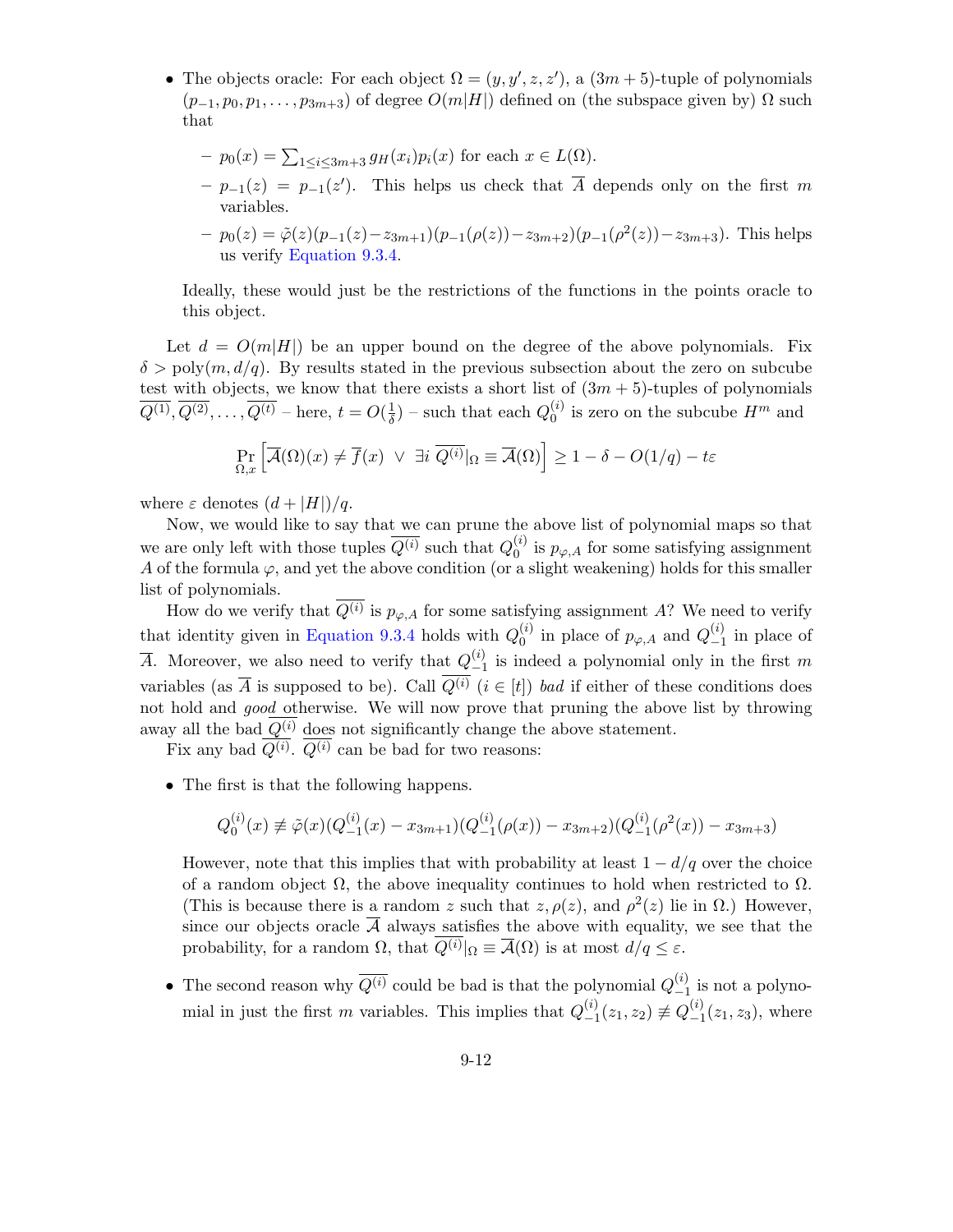$z_1$  represents a tuple of m variables and  $z_2$  and  $z_3$  represent disjoint tuples of  $2m + 3$ variables. Then, as above, this inequality continues to hold with probability at least  $1 - d/q$  for a random  $\Omega$ , since  $\Omega$  contains a random  $z, z'$  that agree on the first m coordinates. Hence, the probability that  $Q^{(i)}|_{\Omega} \equiv \overline{\mathcal{A}}(\Omega)$  is at most  $d/q \leq \varepsilon$ .

Thus, we have shown that for any bad  $Q^{(i)}$ ,

$$
\Pr_{\Omega}\left[\overline{Q^{(i)}}|_{\Omega}\equiv\overline{\mathcal{A}}(\Omega)\right]\leq\varepsilon
$$

Hence, a simple union bound gives us

$$
\Pr_{\Omega,x} \left[ \overline{\mathcal{A}}(\Omega)(x) \neq \overline{f}(x) \ \lor \ \exists i \text{ s.t. } \overline{Q^{(i)}} \text{ good and } \overline{Q^{(i)}} |_{\Omega} \equiv \overline{\mathcal{A}}(\Omega) \right] \ge 1 - \delta - O(1/q) - 2t\varepsilon
$$

Let us see that this implies what we were looking for all along: a locally checkable proof of the satisfiability of  $\varphi$ . Clearly, if  $\varphi$  were satisfiable, there would be an objects oracle and a points oracle that would make the test accept with probability 1. However, if  $\varphi$  is unsatisfiable, then there are no good  $\overline{Q^{(i)}}$  of the kind defined above (since each is actually derived from a satisfying assignment). Thus, the above implies that

$$
\Pr_{\Omega, x} \left[ \overline{\mathcal{A}}(\Omega)(x) \neq \overline{f}(x) \right] \ge 1 - \delta - O(1/q) - 2t\varepsilon
$$

Now that we have designed something like a low-degree test for satisfying assignments of a 3-CNF formula  $\varphi$ , let us see how this implies the existence of a robust PCP for SAT. This conversion is a generalization of the robust PCP we presented for checking if a given function  $f : \mathbb{F}^m \to \mathbb{F}$  at the beginning of [Section 9.3.](#page-4-0) The proof is just a map  $\overline{f}$  =  $(f_{-1}, f_0, f_1, \ldots, f_{3m+3})$  from  $\mathbb{F}^{3m+3}$  to  $\mathbb{F}^{3m+5}$ . The verifier picks an object  $\Omega = (y, y', z, z')$ at random and queries the proof for the value of  $\overline{f}$  at each point in  $\Omega$  and accepts iff the following conditions hold:

- Each coordinate of  $\overline{f}$  restricts to a polynomial of degree  $O(m|H|)$  over  $\Omega$ ,
- $f_0(x) = \sum_{1 \leq i \leq 3m+3} g_H(x_i) f_i(x)$  for all  $x \in L(\Omega)$ ,
- $f_{-1}(z) = f_{-1}(z')$ , and
- $f_0(x) = \tilde{\varphi}(x)(f_{-1}(x) x_{3m+1})(f_{-1}(\rho(x)) x_{3m+2})(f_{-1}(\rho(x)) x_{3m+3})$  for all  $x \in$  $L(\Omega)$ .

To prove that this yields a robust PCP, let us fix, for each  $\Omega$ , a closest satisfying assignment for the verifier when he queries the points in  $\Omega$ . For each choice of  $\Omega$ , this is a  $(3m+5)$ -tuple of polynomials over  $\Omega$  of degree  $d = O(m|H|)$  satisfying the above mentioned identities. In other words, this defines an object oracle  $\overline{\mathcal{A}}$ . Our analysis above yields that

$$
\mathop{\mathbb{E}}_{\Omega}\left[\arg(\overline{\mathcal{A}}(\Omega), \overline{f}|_{\Omega})\right] = \mathop{\mathbb{E}}_{\Omega}\left[\Pr_x\left[\overline{\mathcal{A}}(\Omega)(x) = \overline{f}(x)\right]\right] \le \delta
$$

for  $\delta = \text{poly}(m, d/q)$ . This shows that the robust soundness error of the PCP is  $\delta$ .

Let us now set the values for the above variables. We started with an instance of 3-SAT with n variables. We will set the values of  $q, m, |H|$  so that the above proof goes through and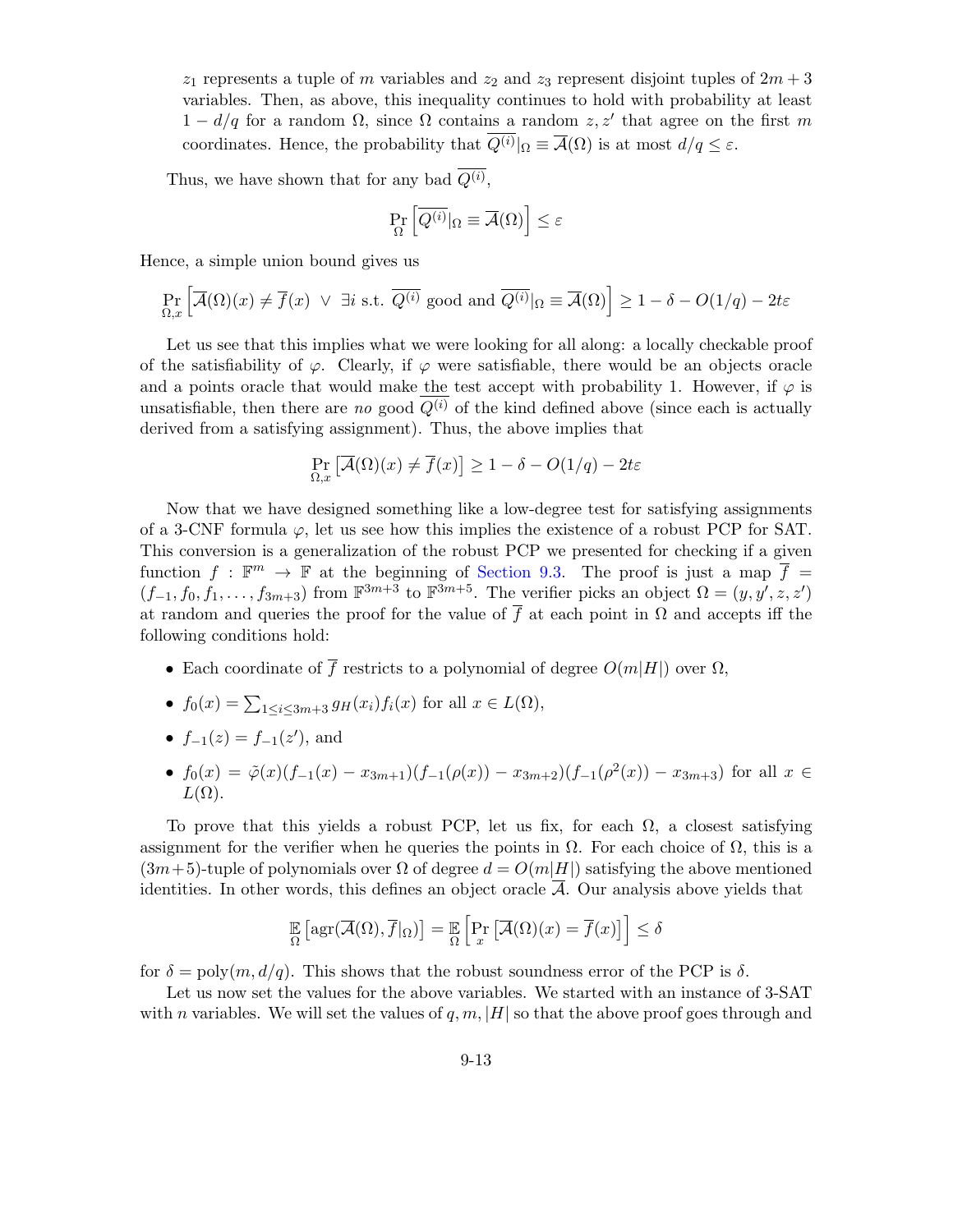we get a good PCP with small soundness error  $\delta$ , size poly $(n)$ , and randomness  $O(\log n)$ . For now, the query complexity and alphabet size of the PCP will remain large. In the next lecture, we will bring these parameters under control.

Recall that we need  $|H|^m = n$ . We set  $m = \frac{\log n}{\log \log n}$  $\frac{\log n}{\log \log n}$  and  $|H| = \log n$  so that this holds. We will set  $q = (\log n)^c$  for some large constant c so that we get robust soundness error  $\delta = \frac{1}{\text{poly}}$  $\frac{1}{\text{polylog}n}$ . The size of the proof is  $|\mathbb{F}|^{3m+3} = q^{O(m)} = \text{poly}(n)$ . Finally, also note that the number of random bits used by the verifier is  $O(m \log q) = O(\log n)$ .

Note that the proof specifies, for each point  $x \in \mathbb{F}^{3m+3}$ , the values  $\overline{f}(x)$ , which is a  $(3m + 5)$ -tuple of field elements. Hence, the size of the alphabet is  $q^{O(m)} = \text{poly}(n)$ . Also note that an object  $\Omega$  contains  $q^{O(1)}$  points and hence the query complexity of the PCP is  $\text{polylog}(n)$ .

To summarize, we have constructed a robust PCP for SAT with the following parameters:

| Proof Size             | : $\text{poly}(n)$             |
|------------------------|--------------------------------|
| Randomness             | $\therefore$ $O(\log n)$       |
| Robust soundness error | $\colon 1/\mathrm{polylog}(n)$ |
| Query Complexity       | : $\text{polylog}(n)$          |
| Alphabet Size          | $\therefore$ poly $(n)$        |

Thus, though we have a robust PCP with low soundness error, it uses a large (superconstantsized) alphabet and has superconstant query complexity. Our aim in the next lecture will be bring these two down to constant size.

# References

- <span id="page-13-0"></span>[DH09] IRIT DINUR and PRAHLADH HARSHA. Composition of low-error 2-query PCPs using decodable PCPs. In Proc. 50th IEEE Symp. on Foundations of Comp. Science (FOCS), pages 472–481. 2009. [eccc:TR09-042](http://eccc.hpi-web.de/report/2009/042), [doi:10.1109/FOCS.2009.8](http://dx.doi.org/10.1109/FOCS.2009.8).
- <span id="page-13-1"></span>[Sud99] MADHU SUDAN. [6.893: Approximability of optimization problems](http://people.csail.mit.edu/madhu/FT99/course.html), 1999. (A course on Approximability of Optimization Problems at MIT, Fall 1999).

# A Appendix: Proof of [Claim 9.3.4](#page-10-0)

Let  $\mathcal{D}_1$  be the distribution on pairs  $(\Omega, s)$  such that  $s \subseteq L(\Omega)$  defined by picking  $\Omega =$  $(y, y', z, z')$  at random and then picking a random plane s contained in  $L(\Omega)$ . Let  $\mathcal{D}_2$  be the distribution on pairs  $(\Omega, s)$  such that  $s \subseteq L(\Omega)$  defined by picking a random plane from  $\mathbb{F}^m$ and then choosing a random  $\Omega$  such that s is contained in  $L(\Omega)$ . We want to argue that  $\mathcal{D}_1$ and  $\mathcal{D}_2$  are statistically close — more precisely, that their statistical distance is  $O(1/q)$ .

Surely, if  $\mathcal{D}_1$  and  $\mathcal{D}_2$  are statistically close, then so are their marginals in each coordinate. We prove this weaker statement below in the case of the marginal in the second co-ordinate. We will use this to prove that  $\mathcal{D}_1$  and  $\mathcal{D}_2$  are statistically close.

<span id="page-13-2"></span>**Claim A.1.** The marginal of  $\mathcal{D}_1$  in the second co-ordinate (i.e., on the planes) is  $O(1/q)$ close to uniform.

*Proof.* Say a random object  $\Omega = (y, y', z, z')$  is picked. To pick a random plane contained in  $L(\Omega)$ , we pick random vectors  $(a_1, a_2, a_3)$  contained in  $L(\Omega)$  and consider the plane  ${a_1 + \beta a_2 + \gamma a_3 \mid \beta, \gamma \in \mathbb{F}}$ . Note that a random plane in the entire space can be assumed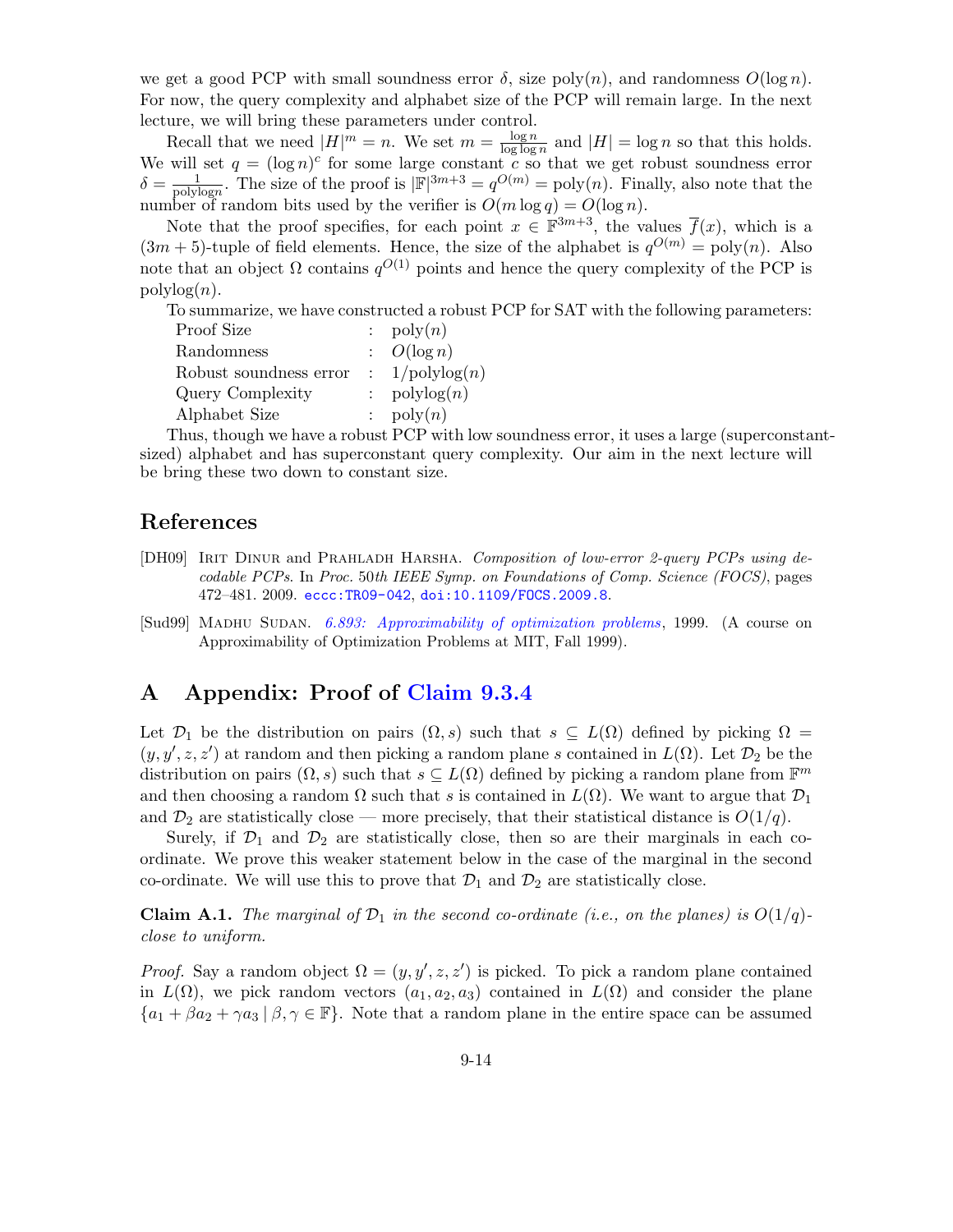to be chosen by picking  $a'_1, a'_2, a'_3$  independently and uniformly at random from  $\mathbb{F}^{3m+3}$  and considering the plane as defined above.<sup>[3](#page-14-0)</sup> Hence, it suffices to show that for a random  $\Omega$  the distribution of the three-tuple of vectors  $(a_1, a_2, a_3)$  is close to the uniform distribution over  $(\mathbb{F}^{3m+3})^3$ . To do this, we proceed as follows.

To pick the tuple  $(a_1, a_2, a_3)$ , we pick independently and uniformly at random scalars  $\alpha_i, \alpha_i^1, \alpha_i^2, \alpha_i', \beta_i, \gamma_i \ (i \in \{1, 2, 3\})$  and set  $a_i = \alpha_i z + \alpha_i^1 \rho(z) + \alpha_i^2 \rho^2(z) + \alpha_i' z' + \beta_i y + \gamma_i y'$ . We show that the following holds:

- For any *fixed* choice of the scalars outside a "bad set", the distribution of the vectors  $(a_1, a_2, a_3)$  (for a random  $\Omega = (y, y', z, z')$ ) is exactly the uniform distribution over  $(\mathbb{F}^{3m+3})^3$ .
- The probability that the scalars lie in the bad set is  $O(1/q)$ .

The above will prove that the distribution of  $(a_1, a_2, a_3)$  is  $O(1/q)$ -close to uniform and hence complete the proof of [Claim A.1.](#page-13-2)

Let us fix some choice of scalars and try to prove that the resulting distribution on  $(a_1, a_2, a_3)$  is indeed uniform. The definition of the bad set will fall out of our analysis.

Fix some set of scalars  $\alpha_i, \alpha_i^1, \alpha_i^2, \alpha_i', \beta_i, \gamma_i$   $(i \in \{1, 2, 3\})$ . Note that even for such a fixed choice of scalars, there are dependencies across the co-ordinates of the vectors  $a_1, a_2$ , and a<sub>3</sub>. This is because of we are taking linear combinations of  $z, \rho(z)$ , and  $\rho^2(z)$ . However, we note that these dependencies are rather local, in the following sense. Partition the  $3m + 3$ co-ordinates of  $a_1, a_2, a_3$  as follows. Define  $S_i$  for  $i \in [m+3]$  by

$$
S_i = \begin{cases} \n\{i, m+i, 2m+i\} & \text{if } i \in [m], \\
\{3m+(i-m)\} & \text{if } i > m.\n\end{cases}
$$

Note that the co-ordinates of  $a_1, a_2$ , and  $a_3$  across the different  $S_i$  are mutually independent. Thus, to show that the distribution of  $a_1, a_2$ , and  $a_3$  is uniform over  $(\mathbb{F}^{3m+3})^3$  it suffices to show that for each  $i \in [m+3]$ , it is uniform when restricted to the co-ordinates in  $S_i$ .

Let us first consider the singleton sets  $S_i = \{3(i-1)+j\}$  for  $i > m$ . The proof for each  $S_i$  is identical. Let j denote  $3m + i - m$ . We have the following.

$$
a_{1,j} = (\alpha_1 + \alpha_1^1 + \alpha_1^2)z_j + \alpha_1' z_j' + \beta_1 y_j + \gamma_1 y_j'
$$
  
\n
$$
a_{2,j} = (\alpha_2 + \alpha_2^1 + \alpha_2^2)z_j + \alpha_2' z_j' + \beta_2 y_j + \gamma_2 y_j'
$$
  
\n
$$
a_{3,j} = (\alpha_3 + \alpha_3^1 + \alpha_3^2)z_j + \alpha_3' z_j' + \beta_3 y_j + \gamma_3 y_j'
$$

We want to prove that the distribution of  $(a_1, j, a_{2,j}, a_{3,j})$  is the uniform distribution over  $\mathbb{F}^3$ . Note that  $z'_j, y_j, y'_j$  are all independently and uniformly chosen from  $\mathbb{F}$ . Fix any value of  $z_j$ . Let M denote the matrix applied to the remaining field elements  $(z'_j, y_j, y'_j)$ :

$$
\left(\begin{array}{ccc}\n\alpha'_1 & \beta_1 & \gamma_1 \\
\alpha'_2 & \beta_2 & \gamma_2 \\
\alpha'_3 & \beta_3 & \gamma_3\n\end{array}\right)
$$

<span id="page-14-0"></span><sup>&</sup>lt;sup>3</sup>Note that we are ignoring what happens when  $a'_2, a'_3$  are not linearly dependent. In this case, we generate a line and not a plane. But this happens with probability at most  $\frac{1}{q^m}$ . Hence, even if we output some default plane when this does happen, this distribution is  $\frac{1}{q^m}$ -close to the uniform distribution over planes.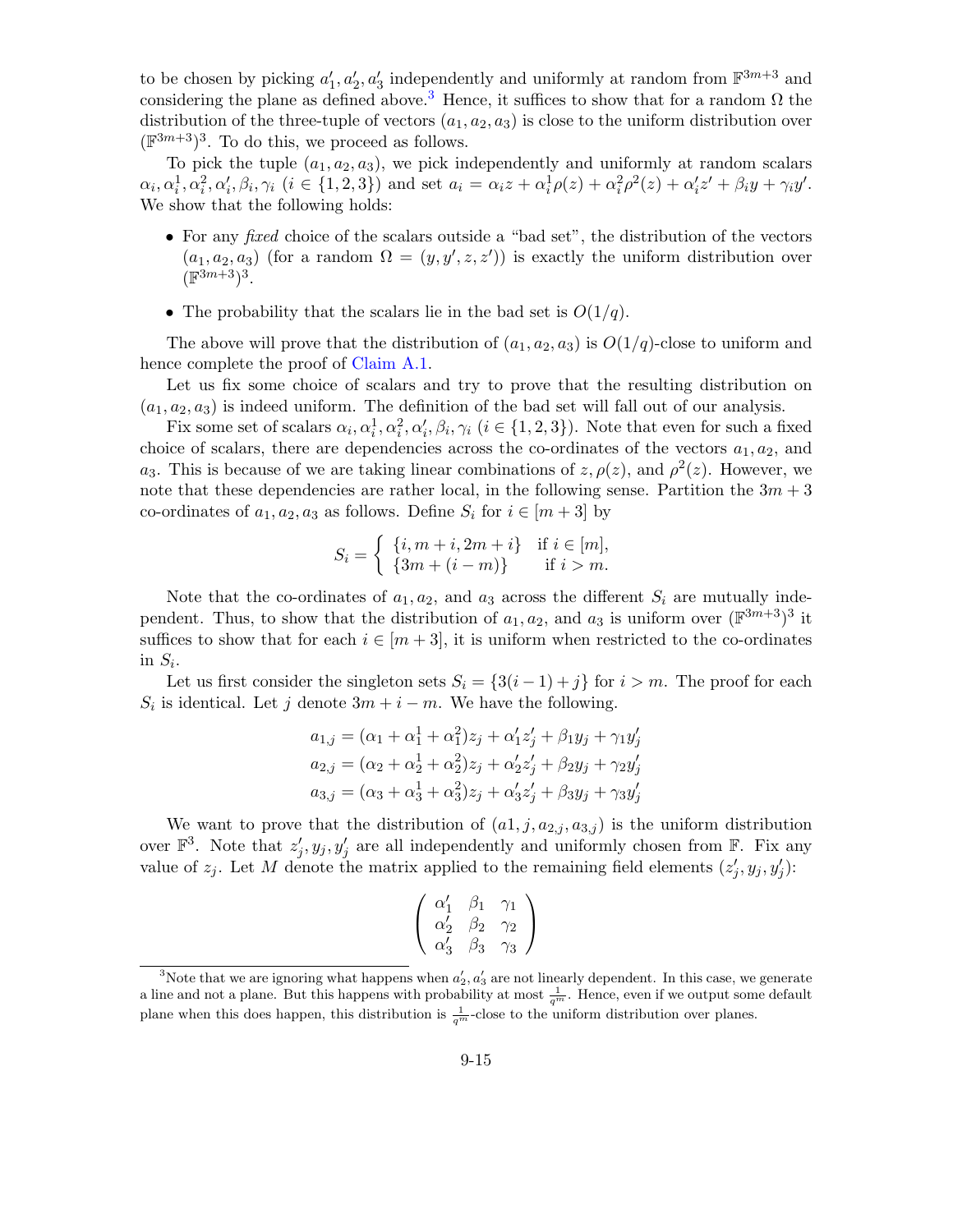Note that whenever M is a non-singular matrix, then  $(a_{1,i}, a_{2,i}, a_{3,i})$  are indeed uniformly distributed over  $\mathbb{F}^3$ . We say that the choice of scalars is bad if M is singular. For a random choice of the scalars, this happens with probability at most  $3/q$ . Note that this bad event is independent of the choice of  $i > m$ .

Now fix some  $S_i$  for  $i \in [m]$ . We wish to prove that the distribution on these co-ordinates is uniform. Since the proof is identical for different i, we only prove the statement for  $i = 1$ . Moreover, by renaming co-ordinates, we assume that  $S_i = \{1, 2, 3\}$ . We want to show that the tuple  $(a_{1,1}, a_{1,2}, a_{1,3}, a_{2,1}, a_{2,2}, a_{2,3}, a_{3,1}, a_{3,2}, a_{3,3})$  is uniform over  $\mathbb{F}^9$ .

A routine, ugly computation shows that the 9-tuple of field elements  $(a_{1,1}, a_{1,2}, a_{1,3}, a_{2,1}, a_{2,2}, a_{2,3}, a_{3,1}, a_{3,2}, a_{3,3})$ can be written as

$$
\begin{pmatrix}\na_{1,1} \\
a_{1,2} \\
a_{1,3} \\
a_{2,1} \\
a_{2,2} \\
a_{2,3} \\
a_{3,1} \\
a_{3,2}\n\end{pmatrix} = \n\begin{pmatrix}\n(\alpha_1 + \alpha'_1) & \alpha_1^2 & \alpha_1^1 & \beta_1 & 0 & 0 & \gamma_1 & 0 & 0 \\
\alpha_1^1 & \alpha_1 & \alpha_1^2 & 0 & \beta_1 & 0 & 0 & \gamma_1 & 0 \\
\alpha_1^2 & \alpha_1^1 & \alpha_1 & 0 & 0 & \beta_1 & 0 & 0 & \gamma_1 \\
\alpha_2 + \alpha'_2) & \alpha_2^2 & \alpha_2^1 & \beta_2 & 0 & 0 & \gamma_2 & 0 & 0 \\
\alpha_2^1 & \alpha_2 & \alpha_2^2 & 0 & \beta_2 & 0 & 0 & \gamma_2 & 0 & 0 \\
\alpha_2^2 & \alpha_2^1 & \alpha_2 & 0 & 0 & \beta_2 & 0 & 0 & \gamma_2 & 0 \\
\alpha_3^2 & \alpha_2^1 & \alpha_2 & 0 & 0 & \beta_2 & 0 & 0 & \gamma_2 & 0 \\
\alpha_3^3 & \alpha_3 & \alpha_3^2 & 0 & \beta_3 & 0 & 0 & \gamma_3 & 0 & 0 \\
\alpha_{3,2} & \alpha_3^1 & \alpha_3 & \alpha_3^2 & 0 & \beta_3 & 0 & 0 & \gamma_3 & 0 \\
\alpha_3^2 & \alpha_3^1 & \alpha_3 & \alpha_3 & 0 & 0 & \beta_3 & 0 & 0 & \gamma_3\n\end{pmatrix}\n\begin{pmatrix}\nz_1 \\
z_2 \\
z_3 \\
y_1 \\
y_2 \\
y_3 \\
y_4 \\
y_5\n\end{pmatrix} + \n\begin{pmatrix}\n0 \\
\alpha'_1 z'_2 \\
\alpha'_2 z'_3 \\
\alpha'_2 z'_3 \\
\alpha'_3 z'_4 \\
\alpha'_3 z'_3 \\
\alpha'_3 z'_3\n\end{pmatrix}
$$

For any fixed value of  $z_2'$  and  $z_3'$ , the above distribution is uniform over  $\mathbb{F}^9$ , as long as the matrix  $N$  is non-singular; this implies that if  $N$  is non-singular, the distribution of  $(a_{k,l})_{k,l}$  is uniform. We would like to say that for a random choice of the scalars, N is nonsingular with high probability. To see this, consider the determinant of  $N$  as a polynomial in the scalars. Clearly, it is a polynomial of degree at most 9. Note that it is a non-zero polynomial, since by appropriate substitutions of the scalars, one can actually make N the identity matrix. Hence, the probability that the determinant of  $N$  vanished for a random choice of the scalars is at most  $9/q$ . Let us call the choice of scalars bad if the determinant of N vanishes. Note that as before, the choice of the matrix  $N$  does not depend on the set of co-ordinates  $S_i$  that we are considering.

We have shown that as long as the choice of the scalars don't come from a bad set (as defined above), the resulting distribution of  $(a_1, a_2, a_3)$  is uniform in each  $S_i$  and hence uniform over  $(\mathbb{F}^{3m+3})^3$ . Moreover, by a union bound, the probability that a random choice of scalars lies in the bad set is at most  $12/q$ . Hence, the statistical distance of the distribution of  $(a_1, a_2, a_3)$  from uniform is at most  $12/q$ .  $\Box$ 

Hence, we see that the process of picking a random object  $\Omega$  and then picking a random plane s contained in  $L(\Omega)$  generates a close-to-random plane. Does this mean that  $\mathcal{D}_1$  and  $\mathcal{D}_2$  are statistically close? A weaker question is whether this even implies that the marginals of  $\mathcal{D}_1$  and  $\mathcal{D}_2$  are the same on the first co-ordinate (that is, on the objects). Before we answer this question, let us abstract out the situation a little bit. Consider the bipartite graph  $G_0$ whose left-vertices are objects and right-vertices are planes.<sup>[4](#page-15-0)</sup> We draw an edge  $(\Omega, s)$  iff

<span id="page-15-0"></span><sup>4</sup>We use the self-explanatory terms "left-vertices" and "right-vertices" to denote the vertices in the two different partitions of the bipartite graph.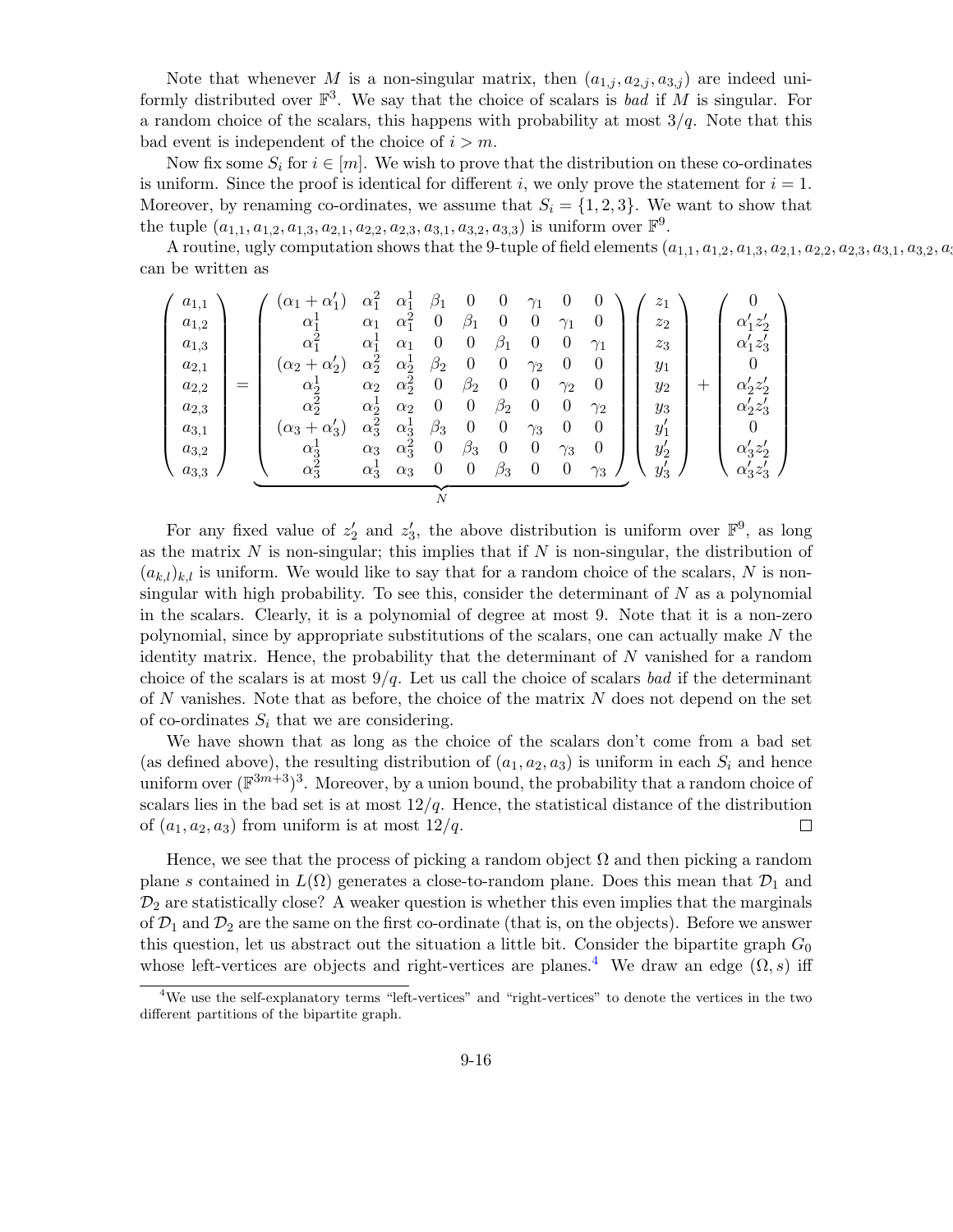$s \subseteq L(\Omega)$ . Let L denote the number of objects and R the number of planes. For each vertex v of the graph, we use  $deg(v)$  to denote the degree of v.

Note that both distributions  $\mathcal{D}_1$  and  $\mathcal{D}_2$  are distributions over the edge set of  $G_0$ . The distribution  $\mathcal{D}_1$  (respectively,  $\mathcal{D}_2$ ) is generated by picking a random left (respectively, right) vertex of the graph and then choosing a neighbour at random. We have just shown that the marginal of  $\mathcal{D}_1$  on the right vertices is close to uniform. However, note that this by itself does not imply that  $\mathcal{D}_1$  and  $\mathcal{D}_2$  are close to uniform, or even just that their left marginals are close to uniform. To see this, consider the bipartite graph G whose left vertices consist of a collection of vertices of degree 1 and a single vertex  $v_0$  of large degree (see figure). It is easy to see that in this case, the marginal of the distribution  $\mathcal{D}_1$  on the right vertices is indeed uniform, but the marginal of  $\mathcal{D}_2$  on the first co-ordinate is very different from that of  $\mathcal{D}_1$  (the distribution  $\mathcal{D}_2$  puts much more weight on  $v_0$ ).



We need to show that such a situation does not arise in the case of the graph  $G_0$ . We do this by noting that  $G_0$  is close to left-regular, in a well-defined sense. Let  $d_0$  denote the maximum left-degree of  $G_0$ . Note that the left-degree of a left-vertex  $\Omega$  is equal to the number of planes contained in  $L(\Omega)$  and is hence completely determined by the dimension of the space  $L(\Omega)$  (the more the dimension, the larger the degree). Moreover, for a randomly picked  $\Omega$ , the space  $L(\Omega)$  takes its maximum possible dimension (which is 6) with probability  $1 - O(\frac{1}{q^m}).$ 

Armed with the above fact and [Claim A.1,](#page-13-2) we are ready to show that  $\mathcal{D}_1$  and  $\mathcal{D}_2$  are indeed statistically close. Below, whenever  $\Omega$  and s appear in a summation or double summation, they satisfy the property that  $(\Omega, s)$  is an edge in the graph  $G_0$ .

<span id="page-16-0"></span>
$$
|\mathcal{D}_1 - \mathcal{D}_2| = \sum_{(\Omega, s)} |\mathcal{D}_1(\Omega, s) - \mathcal{D}_2(\Omega, s)|
$$
  
= 
$$
\sum_s \sum_{\Omega} \left| \frac{1}{L \deg(\Omega)} - \frac{1}{R \deg(s)} \right|
$$
 (A.1)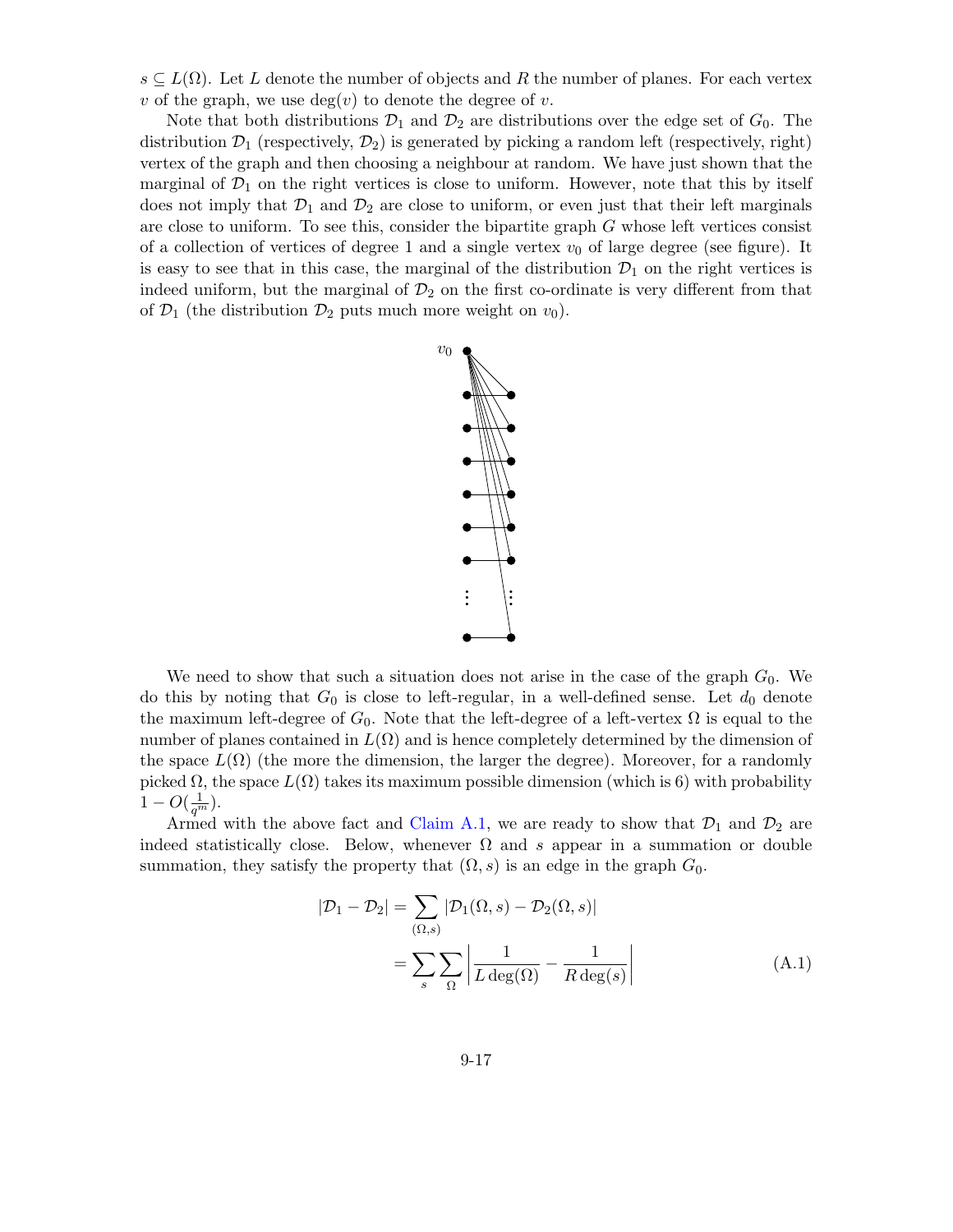[Claim A.1](#page-13-2) tells us that the marginals of the distributions of  $\mathcal{D}_1$  and  $\mathcal{D}_2$  on the planes are statistically  $O(1/q)$ -close. In our graph terminology, this means that

<span id="page-17-0"></span>
$$
\sum_{s} \left| \left( \sum_{\Omega} \frac{1}{L \deg(\Omega)} \right) - \frac{1}{R} \right| = O\left(\frac{1}{q}\right)
$$

$$
\sum_{s} \left| \sum_{\Omega} \frac{1}{L \deg(\Omega)} - \frac{1}{R \deg(s)} \right| = O\left(\frac{1}{q}\right)
$$
(A.2)

[Equation A.2](#page-17-0) seems to be a "triangle-inequality" away from [Equation A.1.](#page-16-0) To bridge the gap, we will use the fact that  $G_0$  is close to left-regular.

Define T as follows.

$$
T := \sum_{s} \sum_{\Omega} \left| \frac{1}{L d_0} - \frac{1}{R \deg(s)} \right| = \sum_{s} \left| \sum_{\Omega} \frac{1}{L d_0} - \frac{1}{R \deg(s)} \right|
$$

We will show that T is close to both  $|\mathcal{D}_1 - \mathcal{D}_2|$  and the expression in [Equation A.2.](#page-17-0) First, let us consider  $||\mathcal{D}_1 - \mathcal{D}_2| - T|$ .

$$
||\mathcal{D}_1 - \mathcal{D}_2| - T| = \left| \sum_{(s,\Omega)} \left| \frac{1}{L \deg(\Omega)} - \frac{1}{R \deg(s)} \right| - \sum_{(s,\Omega)} \left| \frac{1}{L d_0} - \frac{1}{R \deg(s)} \right| \right|
$$
  

$$
\leq \sum_{(s,\Omega)} \left| \left| \frac{1}{L \deg(\Omega)} - \frac{1}{R \deg(s)} \right| - \left| \frac{1}{L d_0} - \frac{1}{R \deg(s)} \right| \right|
$$
  

$$
\leq \sum_{(s,\Omega)} \left| \frac{1}{L \deg(\Omega)} - \frac{1}{L d_0} \right|
$$

Since  $d_0$  is the maximum left-degree of the graph  $G_0$ , the above can be bounded as follows

$$
||\mathcal{D}_1 - \mathcal{D}_2| - T| \le \sum_{(s,\Omega): \deg(\Omega) \neq d_0} \frac{1}{L \deg(\Omega)}
$$
  
= 
$$
\sum_{\Omega: \deg(\Omega) \neq d_0} \frac{1}{L} = \Pr_{\Omega} [\deg(\Omega) \neq d_0] = O\left(\frac{1}{q^m}\right)
$$

We now show that  $T$  is close to expression in [Equation A.2.](#page-17-0) The proof is almost exactly the same as the above proof, with the only difference being that we use a different expression